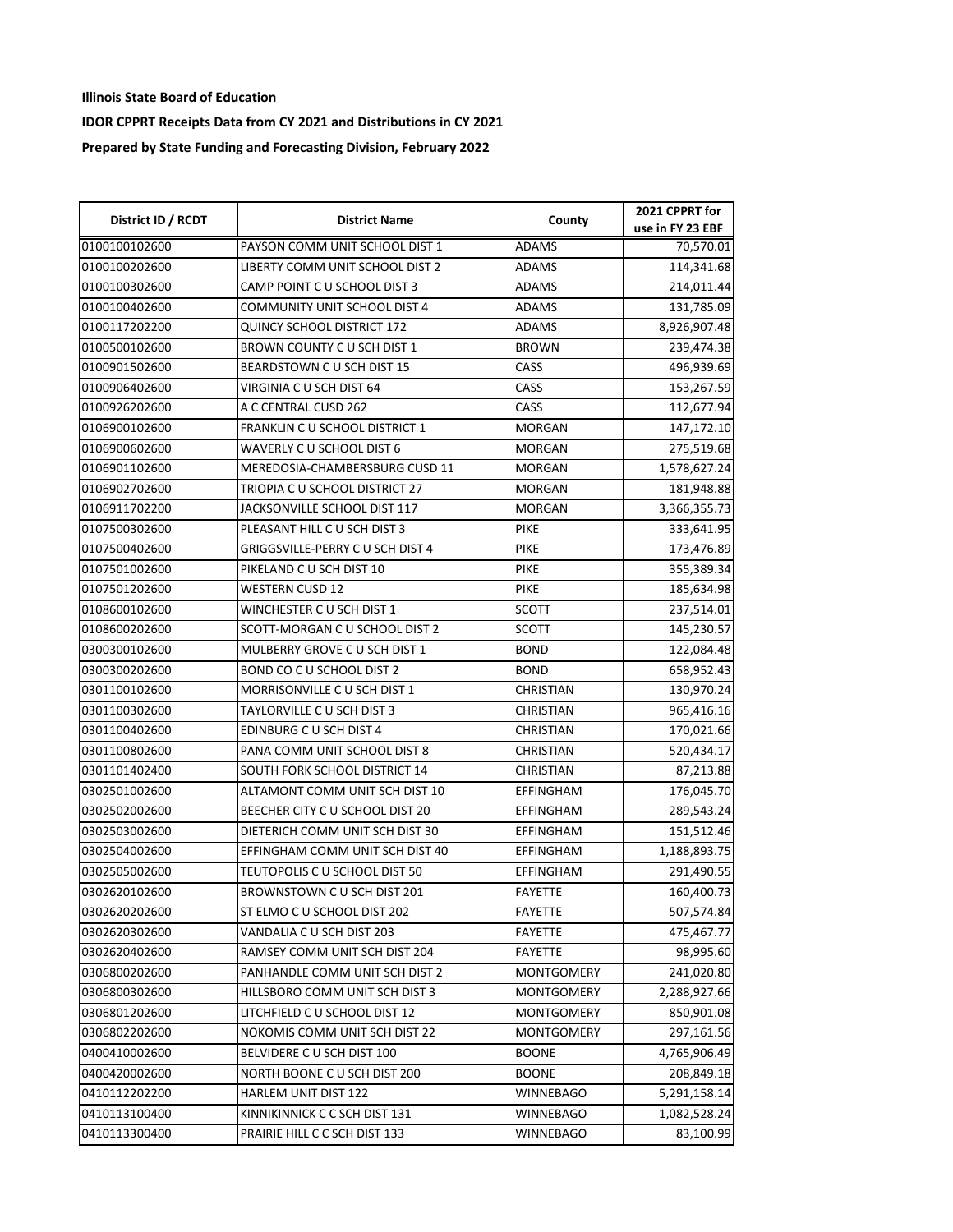| District ID / RCDT | <b>District Name</b>                 | County           | 2021 CPPRT for   |
|--------------------|--------------------------------------|------------------|------------------|
|                    |                                      |                  | use in FY 23 EBF |
| 0410113400400      | SHIRLAND C C SCHOOL DIST 134         | <b>WINNEBAGO</b> | 42,832.56        |
| 0410114000400      | ROCKTON SCH DIST 140                 | WINNEBAGO        | 494,600.68       |
| 0410120502500      | ROCKFORD SCHOOL DIST 205             | WINNEBAGO        | 40,278,333.07    |
| 0410120701600      | HONONEGAH COMM H S DIST 207          | WINNEBAGO        | 1,165,793.31     |
| 0410132002600      | SOUTH BELOIT C U SCH DIST 320        | WINNEBAGO        | 1,296,565.44     |
| 0410132102600      | PECATONICA C U SCH DIST 321          | WINNEBAGO        | 570,515.81       |
| 0410132202600      | DURAND C U SCH DIST 322              | WINNEBAGO        | 124,309.65       |
| 0410132302600      | WINNEBAGO C U SCH DIST 323           | WINNEBAGO        | 630,101.20       |
| 0501601500400      | PALATINE C C SCHOOL DIST 15          | COOK             | 2,954,748.75     |
| 0501602100400      | WHEELING C C SCHOOL DIST 21          | COOK             | 1,964,324.64     |
| 0501602300200      | PROSPECT HEIGHTS SCHOOL DIST 23      | COOK             | 137,610.98       |
| 0501602500200      | <b>ARLINGTON HEIGHTS SCH DIST 25</b> | соок             | 1,733,454.53     |
| 0501602600200      | RIVER TRAILS SCHOOL DIST 26          | соок             | 665,082.61       |
| 0501602700200      | NORTHBROOK ELEM SCHOOL DIST 27       | соок             | 557,980.16       |
| 0501602800200      | NORTHBROOK SCHOOL DIST 28            | соок             | 2,234,266.33     |
| 0501602900200      | SUNSET RIDGE SCHOOL DIST 29          | соок             | 209,952.88       |
| 0501603000200      | NORTHBROOK/GLENVIEW SCH DIST 30      | COOK             | 438,567.29       |
| 0501603100200      | WEST NORTHFIELD SCHOOL DIST 31       | соок             | 724,515.38       |
| 0501603400400      | <b>GLENVIEW C C SCHOOL DIST 34</b>   | соок             | 1,165,436.00     |
| 0501603500200      | <b>GLENCOE SCHOOL DIST 35</b>        | соок             | 339,154.90       |
| 0501603600200      | WINNETKA SCHOOL DIST 36              | соок             | 533,298.01       |
| 0501603700200      | AVOCA SCHOOL DIST 37                 | соок             | 537,359.72       |
| 0501603800200      | KENILWORTH SCHOOL DIST 38            | соок             | 125,126.51       |
| 0501603900200      | WILMETTE SCHOOL DIST 39              | соок             | 849,971.31       |
| 0501605400400      | SCHAUMBURG C C SCHOOL DIST 54        | соок             | 3,704,740.26     |
| 0501605700200      | MOUNT PROSPECT SCHOOL DIST 57        | соок             | 848,140.23       |
| 0501605900400      | COMM CONS SCH DIST 59                | соок             | 8,185,356.52     |
| 0501606200400      | DES PLAINES C C SCH DIST 62          | соок             | 5,964,296.13     |
| 0501606300200      | <b>EAST MAINE SCHOOL DIST 63</b>     | COOK             | 1,148,977.49     |
| 0501606400400      | PARK RIDGE C C SCHOOL DIST 64        | COOK             | 2,062,801.44     |
| 0501606500400      | <b>EVANSTON C C SCHOOL DIST 65</b>   | соок             | 3,729,101.78     |
| 0501606700200      | GOLF ELEM SCHOOL DIST 67             | соок             | 769,880.54       |
| 0501606800200      | SKOKIE SCHOOL DIST 68                | соок             | 1,553,387.79     |
| 0501606900200      | SKOKIE SCHOOL DIST 69                | соок             | 911,479.39       |
| 0501607000200      | MORTON GROVE SCHOOL DIST 70          | COOK             | 796,896.02       |
| 0501607100200      | NILES ELEM SCHOOL DIST 71            | COOK             | 549,429.64       |
| 0501607200200      | SKOKIE FAIRVIEW SCHOOL DIST 72       | соок             | 1,525,037.20     |
| 0501607300200      | <b>EAST PRAIRIE SCHOOL DIST 73</b>   | соок             | 349,639.22       |
| 0501607350200      | SKOKIE SCHOOL DIST 73-5              | соок             | 841,165.30       |
| 0501607400200      | LINCOLNWOOD SCHOOL DIST 74           | соок             | 1,029,132.55     |
| 0501620201700      | <b>EVANSTON TWP H S DIST 202</b>     | соок             | 3,501,128.60     |
| 0501620301700      | NEW TRIER TWP H S DIST 203           | соок             | 2,079,912.47     |
| 0501620701700      | MAINE TOWNSHIP H S DIST 207          | соок             | 9,126,725.72     |
| 0501621101700      | TOWNSHIP H S DIST 211                | соок             | 5,482,107.11     |
| 0501621401700      | TOWNSHIP HIGH SCHOOL DIST 214        | соок             | 12,826,277.05    |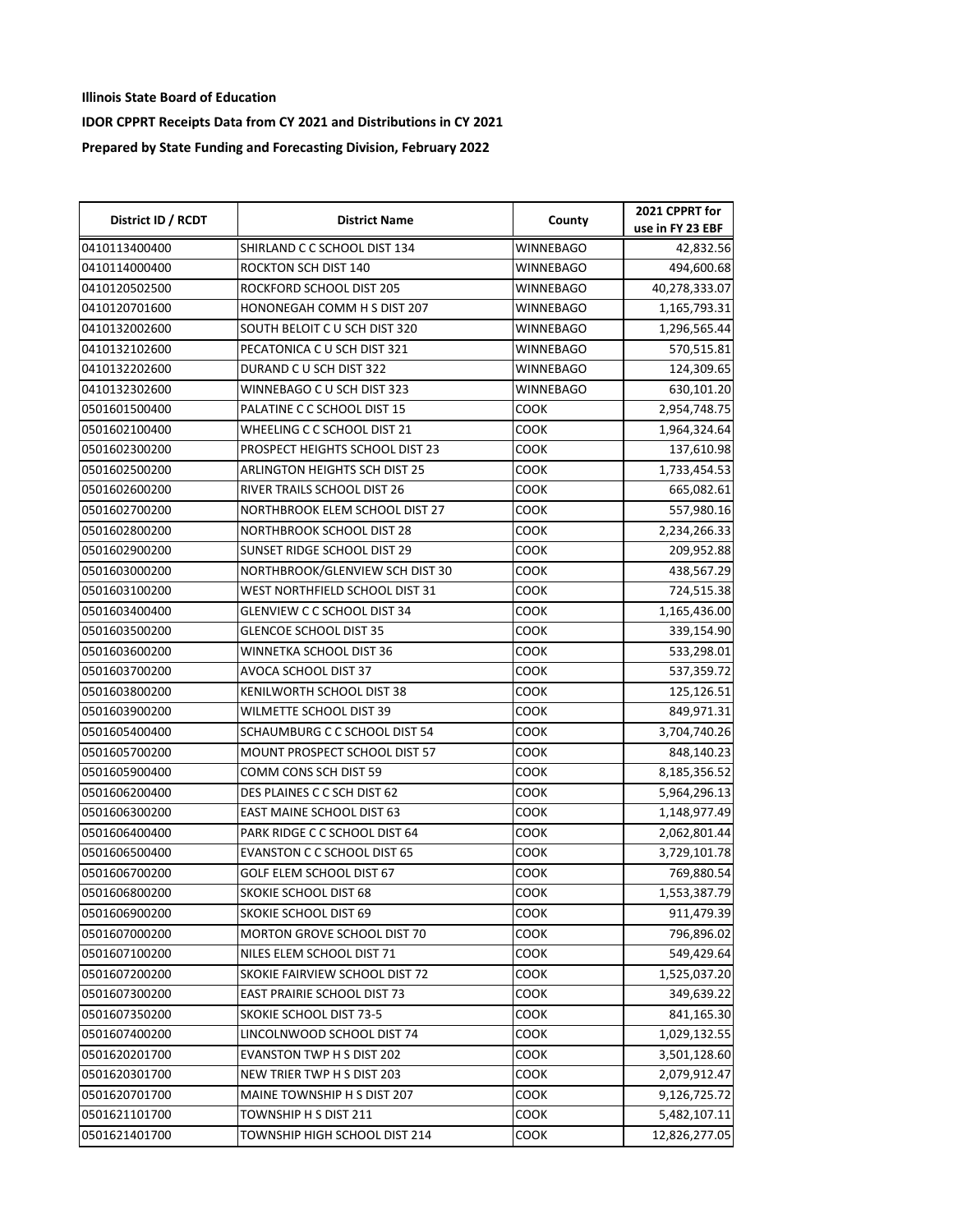| District ID / RCDT | <b>District Name</b>              | County      | 2021 CPPRT for<br>use in FY 23 EBF |
|--------------------|-----------------------------------|-------------|------------------------------------|
| 0501621901700      | NILES TWP COMM HIGH SCH DIST 219  | COOK        | 8,336,861.04                       |
| 0501622501700      | NORTHFIELD TWP HIGH SCH DIST 225  | COOK        | 4,517,184.22                       |
| 0601607800200      | ROSEMONT ELEM SCHOOL DIST 78      | <b>COOK</b> | 263,740.83                         |
| 0601607900200      | PENNOYER SCHOOL DIST 79           | <b>COOK</b> | 87,942.36                          |
| 0601608000200      | <b>NORRIDGE SCHOOL DIST 80</b>    | COOK        | 273,826.85                         |
| 0601608100200      | SCHILLER PARK SCHOOL DIST 81      | COOK        | 1,051,225.86                       |
| 0601608300200      | MANNHEIM SCHOOL DIST 83           | COOK        | 5,593,633.26                       |
| 0601608400200      | FRANKLIN PARK SCHOOL DIST 84      | COOK        | 1,447,572.85                       |
| 0601608450200      | RHODES SCHOOL DIST 84-5           | <b>COOK</b> | 975,245.66                         |
| 0601608550200      | RIVER GROVE SCHOOL DIST 85-5      | <b>COOK</b> | 363,594.07                         |
| 0601608600200      | UNION RIDGE SCHOOL DIST 86        | COOK        | 130,937.89                         |
| 0601608700200      | <b>BERKELEY SCHOOL DIST 87</b>    | <b>COOK</b> | 1,645,459.54                       |
| 0601608800200      | BELLWOOD SCHOOL DIST 88           | соок        | 1,945,655.53                       |
| 0601608900200      | MAYWOOD-MELROSE PARK-BROADVIEW-89 | COOK        | 1,635,352.21                       |
| 0601609000200      | RIVER FOREST SCHOOL DIST 90       | <b>COOK</b> | 393,496.44                         |
| 0601609100200      | FOREST PARK SCHOOL DIST 91        | COOK        | 503,617.33                         |
| 0601609200200      | LINDOP SCHOOL DISTRICT 92         | <b>COOK</b> | 388,024.47                         |
| 0601609250200      | WESTCHESTER SCHOOL DIST 92-5      | <b>COOK</b> | 373,323.15                         |
| 0601609300200      | HILLSIDE SCHOOL DIST 93           | <b>COOK</b> | 671,957.32                         |
| 0601609400200      | KOMAREK SCHOOL DIST 94            | COOK        | 1,149,366.99                       |
| 0601609500200      | <b>BROOKFIELD SCHOOL DIST 95</b>  | COOK        | 133,346.36                         |
| 0601609600200      | RIVERSIDE SCHOOL DIST 96          | <b>COOK</b> | 703,414.00                         |
| 0601609700200      | OAK PARK ELEM SCHOOL DIST 97      | <b>COOK</b> | 2,629,233.12                       |
| 0601609800200      | BERWYN NORTH SCHOOL DIST 98       | COOK        | 207,593.26                         |
| 0601609900200      | CICERO SCHOOL DISTRICT 99         | COOK        | 7,930,945.28                       |
| 0601610000200      | BERWYN SOUTH SCHOOL DISTRICT 100  | соок        | 607,265.52                         |
| 0601610100200      | WESTERN SPRINGS SCHOOL DIST 101   | COOK        | 156,178.67                         |
| 0601610200200      | LA GRANGE SCHOOL DIST 102         | <b>COOK</b> | 903,131.78                         |
| 0601610300200      | LYONS SCHOOL DIST 103             | <b>COOK</b> | 3,982,018.84                       |
| 0601610500200      | LA GRANGE SCHOOL DIST 105 (SOUTH) | COOK        | 2,176,612.04                       |
| 0601610600200      | LAGRANGE HIGHLANDS SCH DIST 106   | COOK        | 119,511.73                         |
| 0601610700200      | PLEASANTDALE SCHOOL DIST 107      | <b>COOK</b> | 913,534.68                         |
| 0601620001300      | OAK PARK & RIVER FOREST DIST 200  | <b>COOK</b> | 2,566,426.23                       |
| 0601620101700      | J S MORTON H S DISTRICT 201       | <b>COOK</b> | 10,953,706.07                      |
| 0601620401700      | LYONS TWP H S DIST 204            | COOK        | 5,939,151.83                       |
| 0601620801700      | RIVERSIDE BROOKFIELD TWP DIST 208 | COOK        | 681,189.19                         |
| 0601620901700      | PROVISO TWP H S DIST 209          | COOK        | 6,267,054.66                       |
| 0601621201600      | LEYDEN COMM H S DIST 212          | COOK        | 7,417,211.91                       |
| 0601623401600      | RIDGEWOOD COMM H S DIST 234       | COOK        | 584,827.79                         |
| 0601640102600      | ELMWOOD PARK C U SCH DIST 401     | COOK        | 564,891.19                         |
| 0701610400200      | SUMMIT SCHOOL DIST 104            | <b>COOK</b> | 1,501,288.14                       |
| 0701610800200      | WILLOW SPRINGS SCHOOL DIST 108    | COOK        | 117,818.43                         |
| 0701610900200      | INDIAN SPRINGS SCHOOL DIST 109    | COOK        | 1,005,005.24                       |
| 0701611000200      | CENTRAL STICKNEY SCH DIST 110     | COOK        | 1,360,676.26                       |
| 0701611100200      | BURBANK SCHOOL DISTRICT 111       | соок        | 2,448,071.73                       |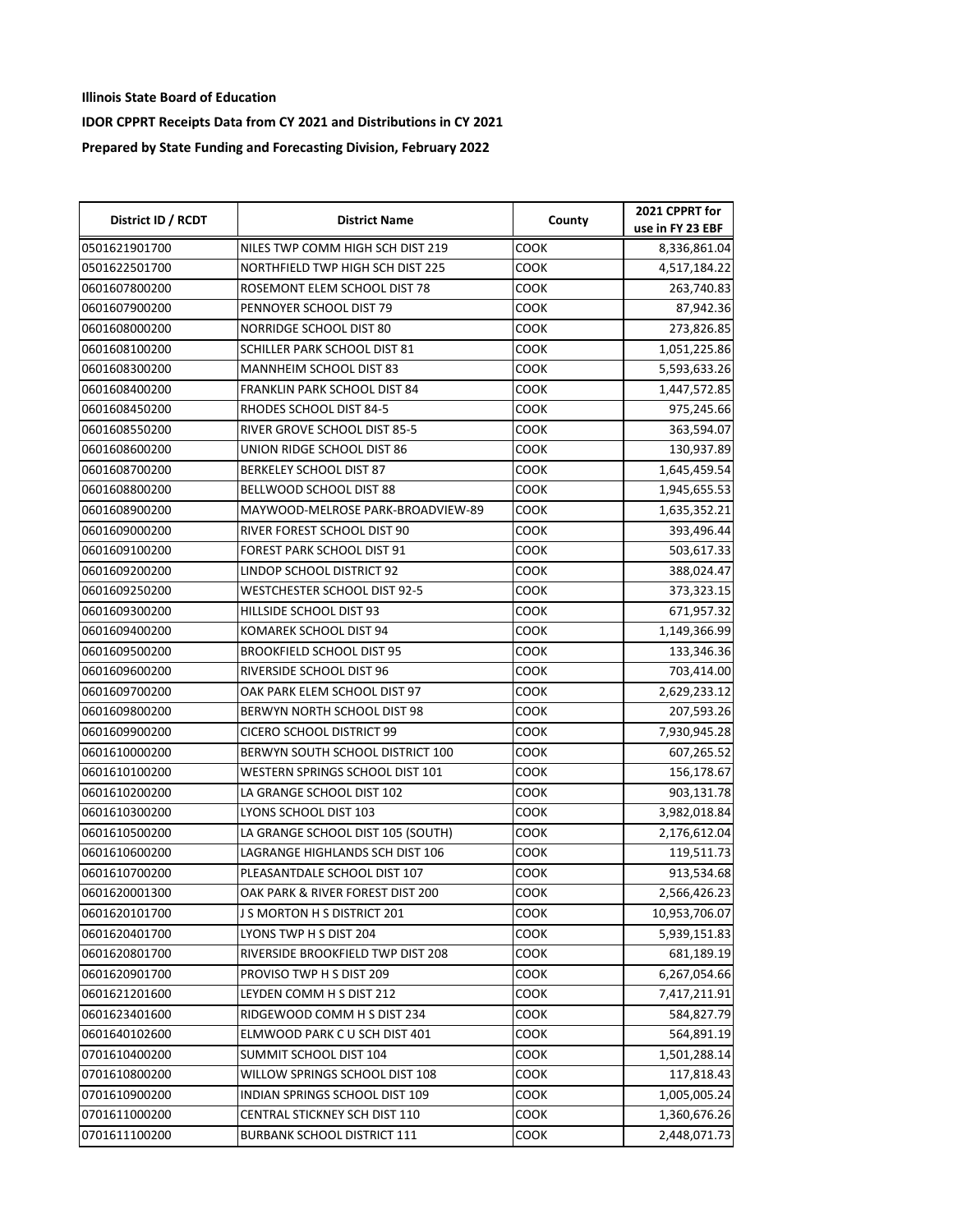| District ID / RCDT | <b>District Name</b>                 | County | 2021 CPPRT for<br>use in FY 23 EBF |
|--------------------|--------------------------------------|--------|------------------------------------|
| 07016113A0200      | LEMONT-BROMBEREK CSD 113A            | соок   | 601,945.60                         |
| 0701611700200      | NORTH PALOS SCHOOL DIST 117          | соок   | 697,592.60                         |
| 0701611800400      | PALOS COMM CONS SCHOOL DIST 118      | COOK   | 579,668.91                         |
| 0701612200200      | RIDGELAND SCHOOL DISTRICT 122        | соок   | 410,103.99                         |
| 0701612300200      | OAK LAWN-HOMETOWN SCH DIST 123       | COOK   | 781,657.39                         |
| 0701612400200      | EVERGREEN PK ELEM SCH DIST 124       | соок   | 707,780.06                         |
| 0701612500200      | ATWOOD HEIGHTS DISTRICT 125          | соок   | 94,561.58                          |
| 0701612600200      | ALSIP-HAZLGRN-OAKLWN S DIST 126      | соок   | 1,857,671.81                       |
| 0701612700200      | WORTH SCHOOL DISTRICT 127            | соок   | 135,559.47                         |
| 0701612750200      | CHICAGO RIDGE SCHOOL DIST 127-5      | соок   | 226,986.26                         |
| 0701612800200      | PALOS HEIGHTS SCHOOL DIST 128        | соок   | 185,200.60                         |
| 0701613000200      | COOK COUNTY SCHOOL DIST 130          | соок   | 2,497,888.14                       |
| 0701613200200      | CALUMET PUBLIC SCHOOLS DIST 132      | соок   | 206,906.91                         |
| 0701613300200      | GEN GEO PATTON SCHOOL DIST 133       | соок   | 857,452.22                         |
| 0701613500200      | ORLAND SCHOOL DISTRICT 135           | соок   | 612,900.32                         |
| 0701614000200      | KIRBY SCHOOL DIST 140                | соок   | 187,138.16                         |
| 0701614200200      | FOREST RIDGE SCHOOL DIST 142         | COOK   | 142,739.78                         |
| 0701614300200      | MIDLOTHIAN SCHOOL DIST 143           | COOK   | 270,661.90                         |
| 0701614350200      | POSEN-ROBBINS EL SCH DIST 143-5      | соок   | 228,496.73                         |
| 0701614400200      | PRAIRIE-HILLS ELEM SCH DIST 144      | соок   | 321,887.30                         |
| 0701614500200      | ARBOR PARK SCHOOL DISTRICT 145       | соок   | 206,369.60                         |
| 0701614600400      | TINLEY PARK COMM SCH DIST 146        | соок   | 432,466.60                         |
| 0701614700200      | W HARVEY-DIXMOOR PUB SCH DIST147     | соок   | 1,199,837.19                       |
| 0701614800200      | DOLTON SCHOOL DISTRICT 148           | соок   | 715,572.84                         |
| 0701614900200      | DOLTON SCHOOL DISTRICT 149           | соок   | 554,365.55                         |
| 0701615000200      | SOUTH HOLLAND SCHOOL DIST 150        | соок   | 350,543.49                         |
| 0701615100200      | SOUTH HOLLAND SCHOOL DIST 151        | соок   | 643,093.25                         |
| 0701615200200      | HARVEY SCHOOL DISTRICT 152           | соок   | 1,224,784.85                       |
| 0701615250200      | HAZEL CREST SCHOOL DIST 152-5        | соок   | 348,465.67                         |
| 0701615300200      | HOMEWOOD SCHOOL DISTRICT 153         | соок   | 477,855.57                         |
| 0701615400200      | THORNTON SCHOOL DISTRICT 154         | соок   | 195,368.05                         |
| 0701615450200      | <b>BURNHAM SCHOOL DISTRICT 154-5</b> | соок   | 115,575.28                         |
| 0701615500200      | CALUMET CITY SCHOOL DISTRICT 155     | COOK   | 358,516.62                         |
| 0701615600200      | LINCOLN ELEM SCHOOL DIST 156         | соок   | 160,323.07                         |
| 0701615700200      | HOOVER-SCHRUM MEMORIAL SD 157        | COOK   | 497,868.56                         |
| 0701615800200      | LANSING SCHOOL DISTRICT 158          | COOK   | 547,135.13                         |
| 0701615900200      | ELEM SCHOOL DISTRICT 159             | соок   | 1,247,524.42                       |
| 0701616000200      | COUNTRY CLUB HILLS SCH DIST 160      | COOK   | 120,258.21                         |
| 0701616100200      | FLOSSMOOR SCHOOL DISTRICT 161        | соок   | 359,657.61                         |
| 0701616200200      | MATTESON ELEM SCHOOL DIST 162        | соок   | 687,097.02                         |
| 0701616300200      | PARK FOREST SCHOOL DIST 163          | соок   | 870,451.48                         |
| 0701616700200      | BROOKWOOD SCHOOL DIST 167            | COOK   | 604,437.48                         |
| 0701616800400      | COMM CONS SCHOOL DIST 168            | COOK   | 140,879.88                         |
| 0701616900200      | FORD HEIGHTS SCHOOL DISTRICT 169     | соок   | 2,419,225.16                       |
| 0701617000200      | CHICAGO HEIGHTS SCHOOL DIST 170      | соок   | 2,393,960.62                       |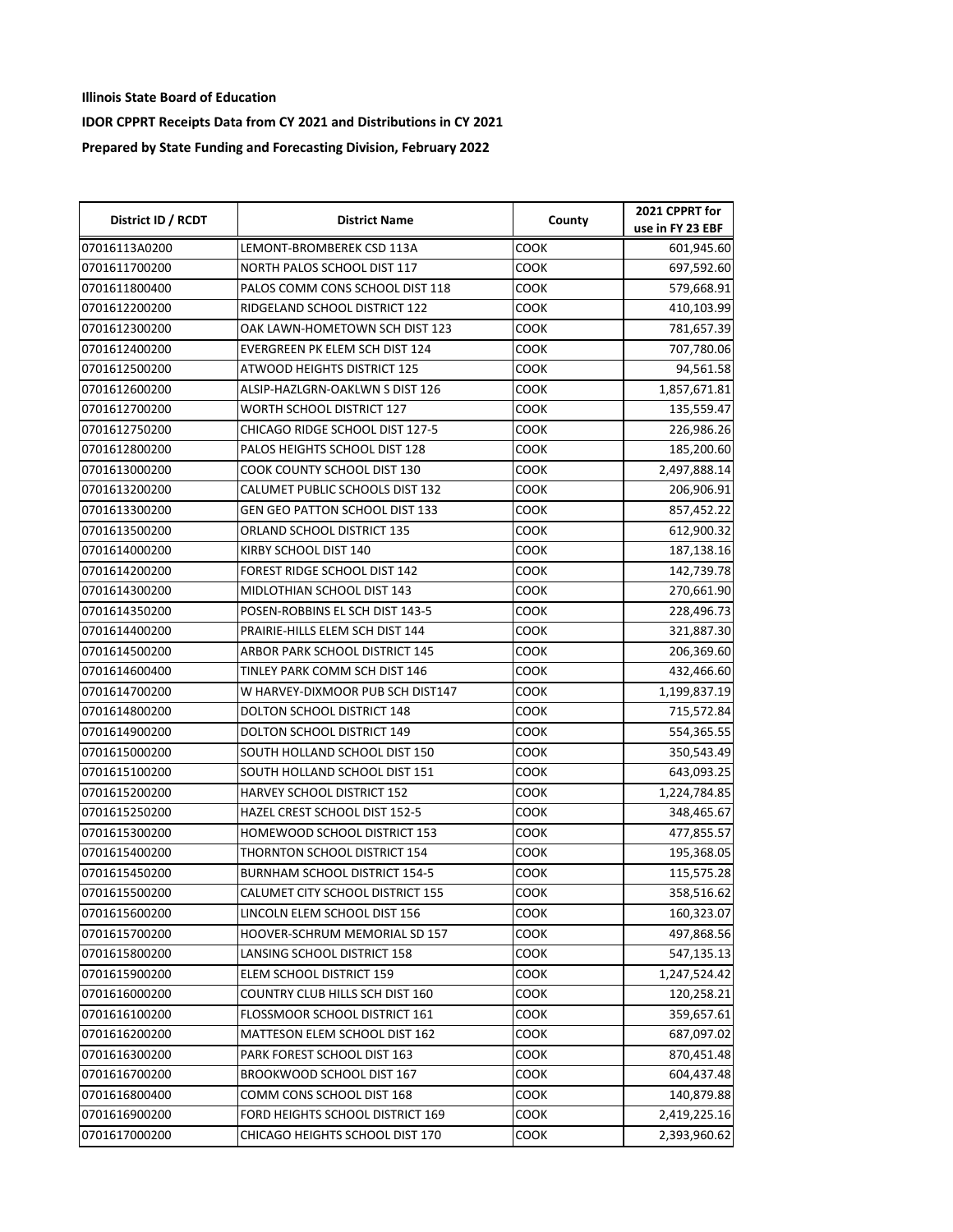| District ID / RCDT | <b>District Name</b>              | County            | 2021 CPPRT for   |
|--------------------|-----------------------------------|-------------------|------------------|
|                    |                                   |                   | use in FY 23 EBF |
| 0701617100200      | SUNNYBROOK SCHOOL DISTRICT 171    | COOK              | 158,317.86       |
| 0701617200200      | SANDRIDGE SCHOOL DISTRICT 172     | соок              | 52,375.12        |
| 0701619400200      | STEGER SCHOOL DISTRICT 194        | COOK              | 776,812.47       |
| 0701620501700      | THORNTON TWP H S DIST 205         | COOK              | 6,995,784.51     |
| 0701620601700      | BLOOM TWP HIGH SCH DIST 206       | соок              | 5,726,559.29     |
| 0701621001700      | LEMONT TWP H S DIST 210           | соок              | 690,322.90       |
| 0701621501700      | THORNTON FRACTIONAL T H S D 215   | соок              | 1,855,500.03     |
| 0701621701600      | ARGO COMM H S DIST 217            | соок              | 1,849,415.62     |
| 0701621801600      | COMMUNITY HIGH SCHOOL DIST 218    | COOK              | 5,772,144.45     |
| 0701622001700      | REAVIS TWP H S DIST 220           | COOK              | 5,828,080.35     |
| 0701622701700      | RICH TWP H S DISTRICT 227         | <b>COOK</b>       | 2,475,024.56     |
| 0701622801600      | BREMEN COMM H S DISTRICT 228      | <b>COOK</b>       | 1,391,273.72     |
| 0701622901600      | OAK LAWN COMM H S DIST 229        | соок              | 971,872.78       |
| 0701623001300      | CONS HIGH SCHOOL DISTRICT 230     | COOK              | 2,032,276.61     |
| 0701623101600      | EVERGREEN PARK COMM HI SCH D 231  | соок              | 802,570.88       |
| 0701623301600      | HOMEWOOD FLOSSMOOR C H S D 233    | COOK              | 960,922.56       |
| 0800830802600      | EASTLAND COMM UNIT SCH DIST 308   | CARROLL           | 198,446.13       |
| 0800831402600      | WEST CARROLL                      | CARROLL           | 786,092.35       |
| 0800839902600      | CHADWICK-MILLEDGEVILLE CUSD 399   | CARROLL           | 160,031.45       |
| 0804311902200      | EAST DUBUQUE UNIT SCH DIST 119    | <b>JO DAVIESS</b> | 390,206.00       |
| 0804312002200      | GALENA UNIT SCHOOL DIST 120       | <b>JO DAVIESS</b> | 401,208.11       |
| 0804320502600      | WARREN COMM UNIT SCHOOL DIST 205  | <b>JO DAVIESS</b> | 204,709.31       |
| 0804320602600      | STOCKTON CU SCHOOL DIST 206       | <b>JO DAVIESS</b> | 223,830.60       |
| 0804321002600      | RIVER RIDGE C U SCH DIST 210      | <b>JO DAVIESS</b> | 296,369.06       |
| 0804321102600      | SCALES MOUND C U SCH DISTRICT 211 | <b>JO DAVIESS</b> | 89,638.48        |
| 0808914502200      | FREEPORT SCHOOL DIST 145          | <b>STEPHENSON</b> | 2,970,481.04     |
| 0808920002600      | PEARL CITY C U SCH DIST 200       | <b>STEPHENSON</b> | 101,206.80       |
| 0808920102600      | DAKOTA COMM UNIT SCH DIST 201     | <b>STEPHENSON</b> | 115,508.23       |
| 0808920202600      | LENA WINSLOW CU SCH DIST 202      | <b>STEPHENSON</b> | 315,231.15       |
| 0808920302600      | ORANGEVILLE C U SCHOOL DIST 203   | <b>STEPHENSON</b> | 54,192.28        |
| 0901000102600      | FISHER C U SCHOOL DISTRICT 1      | <b>CHAMPAIGN</b>  | 882,897.91       |
| 0901000302600      | MAHOMET-SEYMOUR C U SCH DIST 3    | CHAMPAIGN         | 524,494.20       |
| 0901000402600      | CHAMPAIGN COMM UNIT SCH DIST 4    | CHAMPAIGN         | 5,237,364.52     |
| 0901000702600      | TOLONO C U SCHOOL DIST 7          | CHAMPAIGN         | 382,103.31       |
| 0901000802600      | HERITAGE COMM UNIT SCH DIST 8     | CHAMPAIGN         | 226,841.37       |
| 0901011602200      | URBANA SCHOOL DIST 116            | CHAMPAIGN         | 2,026,690.47     |
| 0901013000400      | THOMASBORO C C SCHOOL DIST 130    | CHAMPAIGN         | 26,963.68        |
| 0901013700200      | RANTOUL CITY SCHOOL DIST 137      | CHAMPAIGN         | 393,995.29       |
| 0901014200400      | LUDLOW C C SCHOOL DIST 142        | CHAMPAIGN         | 21,905.81        |
| 0901016900400      | ST JOSEPH C C SCHOOL DIST 169     | CHAMPAIGN         | 81,542.82        |
| 0901018800400      | GIFFORD C C SCHOOL DIST 188       | CHAMPAIGN         | 202,018.56       |
| 0901019301700      | RANTOUL TOWNSHIP H S DIST 193     | CHAMPAIGN         | 281,343.15       |
| 0901019700400      | PRAIRIEVIEW-OGDEN CCSD 197        | CHAMPAIGN         | 94,828.81        |
| 0901030501600      | ST JOSEPH OGDEN C H S DIST 305    | CHAMPAIGN         | 169,488.24       |
| 0902700502600      | GIBSON CITY-MELVIN-SIBLEY CUSD 5  | FORD              | 1,033,641.38     |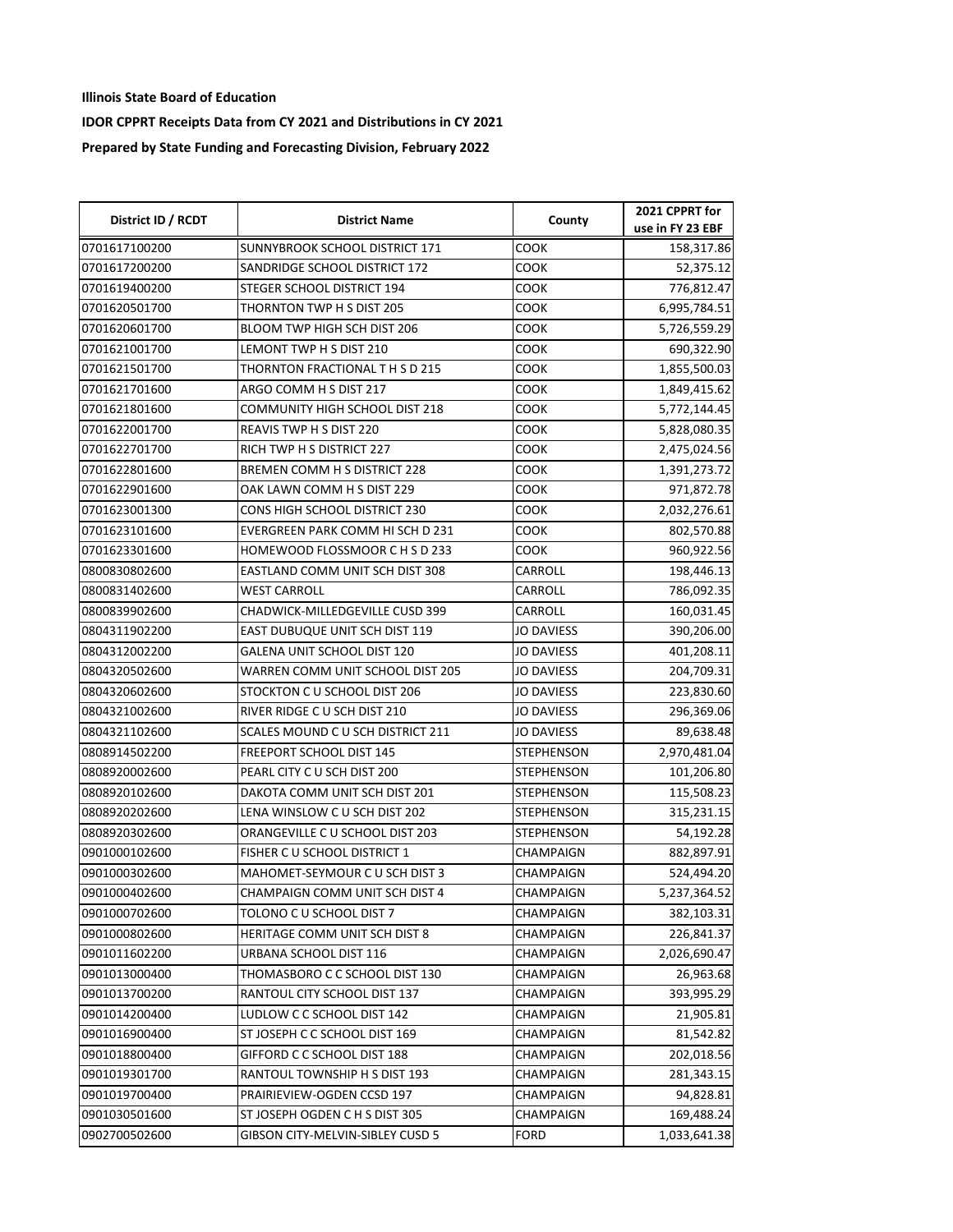| District ID / RCDT | <b>District Name</b>              | County          | 2021 CPPRT for                 |
|--------------------|-----------------------------------|-----------------|--------------------------------|
| 0902701002600      | PAXTON-BUCKLEY-LODA CU DIST 10    | <b>FORD</b>     | use in FY 23 EBF<br>529,235.59 |
| 11012002C2600      | MARSHALL C U SCHOOL DIST 2C       | <b>CLARK</b>    | 396,562.92                     |
| 11012003C2600      | MARTINSVILLE C U SCH DIST 3C      | <b>CLARK</b>    | 177,960.26                     |
| 11012004C2600      | CASEY-WESTFIELD C U SCH DIST 4C   | <b>CLARK</b>    | 398,526.68                     |
| 1101500102600      | CHARLESTON C U SCHOOL DIST 1      | <b>COLES</b>    | 1,524,058.63                   |
| 1101500202600      | MATTOON C U SCHOOL DIST 2         | COLES           | 2,091,962.17                   |
| 1101500502600      | OAKLAND C U SCHOOL DIST 5         | <b>COLES</b>    | 111,974.52                     |
| 1101800302600      | NEOGA COMM UNIT SCHOOL DIST 3     | CUMBERLAND      | 301,669.70                     |
| 1101807702600      | CUMBERLAND C U SCHOOL DIST 77     | CUMBERLAND      | 238,856.50                     |
| 1102130102600      | TUSCOLA C U SCHOOL DIST 301       | <b>DOUGLAS</b>  | 2,893,132.06                   |
| 1102130202600      | VILLA GROVE CU SCH DIST 302       | <b>DOUGLAS</b>  | 158,698.39                     |
| 1102130502600      | ARTHUR CU SCHOOL DIST 305         | <b>PIATT</b>    | 644,456.51                     |
| 1102130602600      | ARCOLA C U SCHOOL DISTRICT 306    | <b>DOUGLAS</b>  | 265,615.01                     |
| 1102300102600      | SHILOH COMM UNIT SCH DIST 1       | EDGAR           | 363,191.99                     |
| 1102300302600      | KANSAS COMM UNIT SCHOOL DIST 3    | <b>EDGAR</b>    | 101,342.94                     |
| 1102300402600      | PARIS COMM UNIT SCHOOL DIST 4     | <b>EDGAR</b>    | 211,814.30                     |
| 1102300602600      | EDGAR COUNTY CU DIST 6            | <b>EDGAR</b>    | 245,729.29                     |
| 1102309502500      | PARIS-UNION SCHOOL DIST 95        | <b>EDGAR</b>    | 512,093.39                     |
| 1107030002600      | SULLIVAN C U SCHOOL DIST 300      | <b>MOULTRIE</b> | 257,978.81                     |
| 1107030202600      | OKAW Valley CUSD 302              | <b>MOULTRIE</b> | 136,989.54                     |
| 1108700102600      | WINDSOR COMM UNIT SCH DIST 1      | <b>SHELBY</b>   | 154,103.62                     |
| 11087003A2600      | <b>COWDEN-HERRICK CUD 3A</b>      | SHELBY          | 181,082.50                     |
| 1108700402600      | SHELBYVILLE C U SCHOOL DIST 4     | SHELBY          | 491,163.09                     |
| 11087005A2600      | STEWARDSON-STRASBURG CU DIST 5A   | SHELBY          | 130,085.07                     |
| 1108702102600      | CENTRAL A & M C U DIST #21        | SHELBY          | 272,143.12                     |
| 1201301002600      | CLAY CITY COMM UNIT DIST 10       | <b>CLAY</b>     | 172,574.11                     |
| 1201302502600      | NORTH CLAY C U SCHOOL DISTRICT 25 | <b>CLAY</b>     | 366,058.50                     |
| 1201303502600      | FLORA COMM UNIT SCH DIST 35       | <b>CLAY</b>     | 572,554.68                     |
| 1201700102600      | HUTSONVILLE C U SCHOOL DIST 1     | CRAWFORD        | 725,624.14                     |
| 1201700202600      | ROBINSON C U SCHOOL DIST 2        | CRAWFORD        | 1,538,308.42                   |
| 1201700302600      | PALESTINE C U SCHOOL DIST 3       | <b>CRAWFORD</b> | 99,758.93                      |
| 1201700402600      | OBLONG C U SCHOOL DIST 4          | CRAWFORD        | 212,407.59                     |
| 1204000102600      | JASPER COUNTY COMM UNIT DIST 1    | JASPER          | 1,758,390.69                   |
| 1205101002600      | RED HILL C U SCHOOL DIST 10       | LAWRENCE        | 159,796.86                     |
| 1205102002600      | LAWRENCE CO C U DISTRICT 20       | LAWRENCE        | 444,384.13                     |
| 1208000102600      | EAST RICHLAND C U SCH DIST 1      | RICHLAND        | 1,092,332.04                   |
| 1301400102600      | CARLYLE C U SCHOOL DISTRICT 1     | <b>CLINTON</b>  | 595,813.42                     |
| 1301400302600      | WESCLIN C U SCHOOL DISTRICT 3     | CLINTON         | 149,188.73                     |
| 1301401200400      | <b>BREESE SCHOOL DISTRICT 12</b>  | <b>CLINTON</b>  | 142,904.45                     |
| 1301402100200      | AVISTON SCHOOL DISTRICT 21        | CLINTON         | 25,216.74                      |
| 1301404600200      | WILLOW GROVE SCHOOL DISTRICT 46   | <b>CLINTON</b>  | 53,763.12                      |
| 1301405700200      | BARTELSO SCHOOL DISTRICT 57       | <b>CLINTON</b>  | 10,807.52                      |
| 1301406000200      | GERMANTOWN SCHOOL DISTRICT 60     | <b>CLINTON</b>  | 20,340.59                      |
| 1301406200200      | DAMIANSVILLE SCHOOL DISTRICT 62   | CLINTON         | 12,960.13                      |
| 1301406300200      | ALBERS SCHOOL DISTRICT 63         | <b>CLINTON</b>  | 17,105.83                      |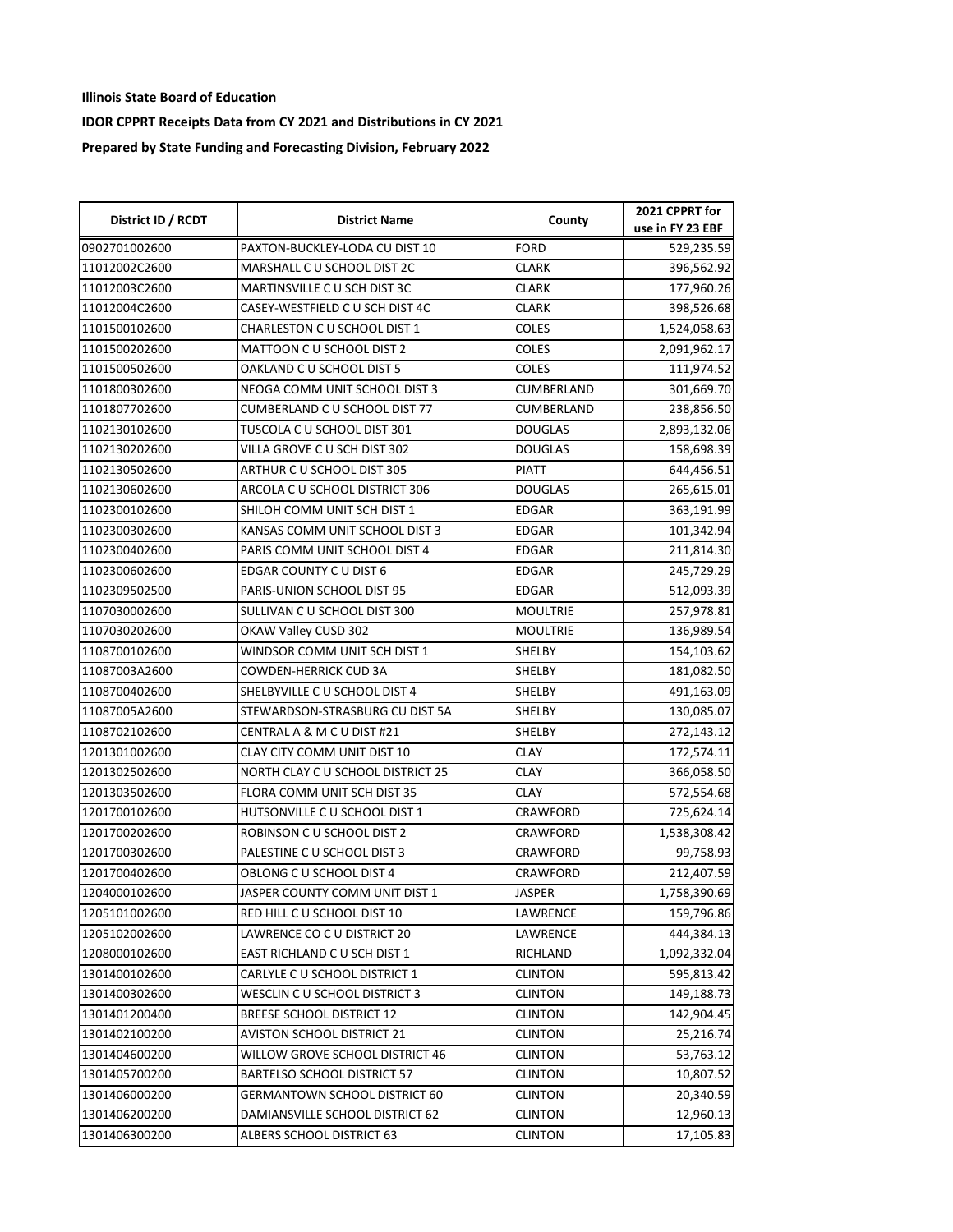| District ID / RCDT | <b>District Name</b>                | County            | 2021 CPPRT for   |
|--------------------|-------------------------------------|-------------------|------------------|
|                    |                                     |                   | use in FY 23 EBF |
| 1301407101600      | CENTRAL COMMUNITY H S DIST 71       | <b>CLINTON</b>    | 251,966.56       |
| 1301414150200      | ST ROSE SCHOOL DISTRICT 14-15       | CLINTON           | 18,396.69        |
| 1301418600200      | NORTH WAMAC SCHOOL DISTRICT 186     | CLINTON           | 68,226.31        |
| 1304100102600      | WALTONVILLE C U SCHOOL DIST 1       | <b>JEFFERSON</b>  | 409,632.06       |
| 1304100200400      | ROME COMM CONS SCHOOL DIST 2        | <b>JEFFERSON</b>  | 81,466.61        |
| 1304100300400      | FIELD COMM CONS SCHOOL DIST 3       | JEFFERSON         | 62,143.73        |
| 1304100500400      | OPDYKE-BELLE-RIVE CC SCH DIST 5     | JEFFERSON         | 208,377.90       |
| 1304100600400      | <b>GRAND PRAIRIE C C SCH DIST 6</b> | JEFFERSON         | 24,547.30        |
| 1304101200400      | MCCLELLAN C C SCHOOL DIST 12        | <b>JEFFERSON</b>  | 29,095.17        |
| 1304107900200      | SUMMERSVILLE SCHOOL DIST 79         | <b>JEFFERSON</b>  | 46,959.55        |
| 1304108000200      | MOUNT VERNON SCHOOL DIST 80         | <b>JEFFERSON</b>  | 622,023.15       |
| 1304108200200      | <b>BETHEL SCHOOL DISTRICT 82</b>    | <b>JEFFERSON</b>  | 255,884.93       |
| 1304109900400      | FARRINGTON C C SCHOOL DIST 99       | JEFFERSON         | 20,796.63        |
| 1304117800400      | SPRING GARDEN CONS SCHL DIST 178    | JEFFERSON         | 78,811.06        |
| 1304120101700      | MT VERNON TWP H S DIST 201          | JEFFERSON         | 1,232,659.59     |
| 1304120902700      | WOODLAWN UNIT DIST 209              | <b>JEFFERSON</b>  | 212,486.10       |
| 1304131802700      | <b>BLUFORD UNIT DIST 318</b>        | <b>JEFFERSON</b>  | 105,816.89       |
| 1305800100300      | RACCOON CONS SCHOOL DIST 1          | <b>MARION</b>     | 76,857.77        |
| 1305800200300      | KELL CONSOLIDATED SCHOOL DIST 2     | <b>MARION</b>     | 41,486.59        |
| 1305800700400      | IUKA COMM CONS SCHOOL DIST 7        | <b>MARION</b>     | 51,608.25        |
| 1305801000400      | SELMAVILLE C C SCH DIST 10          | MARION            | 126,363.79       |
| 1305810002600      | PATOKA COMM UNIT SCH DIST 100       | <b>MARION</b>     | 1,194,551.95     |
| 1305811100200      | SALEM SCHOOL DIST 111               | <b>MARION</b>     | 522,857.50       |
| 1305813300200      | CENTRAL CITY SCHOOL DIST 133        | <b>MARION</b>     | 79,960.05        |
| 1305813500200      | <b>CENTRALIA SCHOOL DIST 135</b>    | <b>MARION</b>     | 1,335,959.17     |
| 1305820001700      | CENTRALIA H S DIST 200              | <b>MARION</b>     | 1,090,640.39     |
| 1305840102600      | SOUTH CENTRAL COMM UNIT DIST 401    | MARION            | 467,043.83       |
| 1305850102600      | SANDOVAL C U SCHOOL DIST 501        | <b>MARION</b>     | 198,162.53       |
| 1305860001600      | SALEM COMM H S DIST 600             | <b>MARION</b>     | 555,645.74       |
| 1305872202600      | ODIN CU SCHOOL DIST 722             | <b>MARION</b>     | 162,351.69       |
| 1309500100400      | OAKDALE C C SCHOOL DISTRICT 1       | <b>WASHINGTON</b> | 39,676.37        |
| 1309501002600      | WEST WASHINGTON CO C U DIST 10      | WASHINGTON        | 162,730.37       |
| 1309501100400      | IRVINGTON C C SCH DISTRICT 11       | <b>WASHINGTON</b> | 41,221.63        |
| 1309501500400      | ASHLEY C C SCH DISTRICT 15          | WASHINGTON        | 110,432.67       |
| 1309504900400      | NASHVILLE C C SCH DISTRICT 49       | WASHINGTON        | 409,901.71       |
| 1309509901600      | NASHVILLE COMM H S DISTRICT 99      | WASHINGTON        | 464,955.67       |
| 1501629902500      | CITY OF CHICAGO SCHOOL DIST 299     | COOK              | 339,581,757.95   |
| 1601942402600      | GENOA KINGSTON C U S DIST 424       | <b>DEKALB</b>     | 275,483.32       |
| 1601942502600      | INDIAN CREEK COMM UNIT DIST 425     | DEKALB            | 690,095.88       |
| 1601942602600      | HIAWATHA C U SCHOOL DIST 426        | DEKALB            | 196,039.18       |
| 1601942702600      | SYCAMORE C U SCHOOL DIST 427        | DEKALB            | 1,320,694.09     |
| 1601942802600      | DEKALB COMM UNIT SCH DIST 428       | <b>DEKALB</b>     | 2,379,951.86     |
| 1601942902600      | HINCKLEY BIG ROCK CUSD 429          | DEKALB            | 286,984.89       |
| 1601943002600      | SANDWICH C U SCHOOL DIST 430        | DEKALB            | 607,342.00       |
| 1601943202600      | SOMONAUK C U SCHOOL DIST 432        | DEKALB            | 175,445.45       |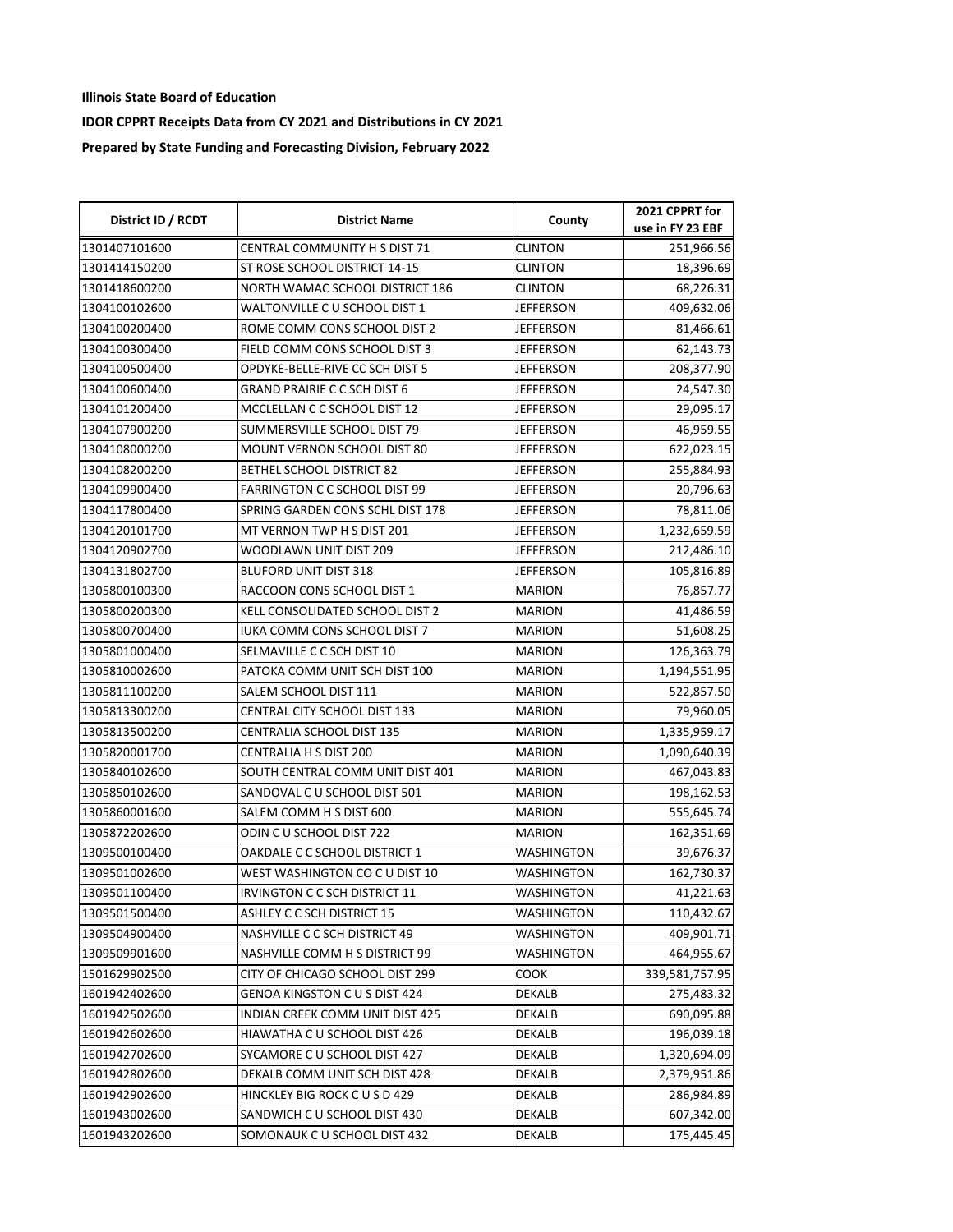| District ID / RCDT | <b>District Name</b>                | County            | 2021 CPPRT for   |
|--------------------|-------------------------------------|-------------------|------------------|
|                    |                                     |                   | use in FY 23 EBF |
| 1702001502600      | CLINTON C U SCHOOL DIST 15          | <b>DEWITT</b>     | 1,984,342.13     |
| 1702001802600      | BLUE RIDGE COMM UNIT SCH DIST 18    | DEWITT            | 569,207.41       |
| 1705300502600      | WOODLAND C U S DIST 5               | LIVINGSTON        | 976,806.33       |
| 17053006J2600      | TRI POINT C U SCH DIST 6-J          | LIVINGSTON        | 324,173.46       |
| 1705300802600      | PRAIRIE CENTRAL C U SCHOOL DIST 8   | LIVINGSTON        | 1,400,743.21     |
| 1705307402700      | FLANAGAN-CORNELL UNIT 74            | LIVINGSTON        | 140,776.53       |
| 1705309001700      | PONTIAC TWP H S DIST 90             | LIVINGSTON        | 801,824.09       |
| 1705323001700      | DWIGHT TWP H S DIST 230             | livingston        | 247,013.20       |
| 1705323200200      | DWIGHT COMMON SCHOOL DIST 232       | <b>LIVINGSTON</b> | 300,783.33       |
| 1705342500400      | ROOKS CREEK C C SCH DIST 425        | LIVINGSTON        | 19,719.21        |
| 1705342600400      | CORNELL C C SCH DIST 426            | LIVINGSTON        | 44,151.56        |
| 1705342900400      | PONTIAC C C SCHOOL DIST 429         | LIVINGSTON        | 1,014,600.94     |
| 1705343500400      | ODELL COMM CONS SCHOOL DIST 435     | LIVINGSTON        | 165,981.51       |
| 1705343800400      | SAUNEMIN C CONSOL SCH DIST 438      | LIVINGSTON        | 188,124.09       |
| 1705402102600      | HARTSBURG EMDEN C U S DIST 21       | LOGAN             | 128,851.67       |
| 1705402302600      | MT PULASKI COMM UNIT DIST 23        | LOGAN             | 410,685.94       |
| 1705402700200      | LINCOLN ELEM SCHOOL DIST 27         | LOGAN             | 756,365.32       |
| 1705406100400      | CHESTER-EAST LINCOLN CCS DIST 61    | LOGAN             | 239,643.15       |
| 1705408800200      | NEW HOLLAND-MIDDLETOWN E DIST 88    | LOGAN             | 112,742.38       |
| 1705409200400      | WEST LINCOLN-BROADWELL E S D #92    | LOGAN             | 272,943.85       |
| 1705440401600      | LINCOLN COMM H S DIST 404           | LOGAN             | 983,558.30       |
| 1706400202600      | LEROY COMMUNITY UNIT SCH DIST 2     | <b>MCLEAN</b>     | 162,662.33       |
| 1706400302600      | TRI VALLEY C U SCHOOL DISTRICT 3    | <b>MCLEAN</b>     | 243,018.64       |
| 1706400402600      | <b>HEYWORTH C U SCH DIST 4</b>      | MCLEAN            | 186,220.03       |
| 1706400502600      | MCLEAN COUNTY UNIT DIST NO 5        | <b>MCLEAN</b>     | 3,298,522.17     |
| 1706400702600      | LEXINGTON C U SCH DIST 7            | MCLEAN            | 375,454.42       |
| 1706401602600      | OLYMPIA C U SCHOOL DIST 16          | MCLEAN            | 652,988.37       |
| 1706401902600      | RIDGEVIEW COMM UNIT SCH DIST 19     | <b>MCLEAN</b>     | 477,806.72       |
| 1706408702500      | <b>BLOOMINGTON SCH DIST 87</b>      | <b>MCLEAN</b>     | 7,808,713.83     |
| 1902200200200      | BENSENVILLE SCHOOL DISTRICT 2       | <b>DUPAGE</b>     | 1,891,177.05     |
| 1902200400200      | ADDISON SCHOOL DIST 4               | <b>DUPAGE</b>     | 1,810,524.16     |
| 1902200700200      | WOOD DALE SCHOOL DISTRICT 7         | <b>DUPAGE</b>     | 643,557.25       |
| 1902201000200      | ITASCA SCHOOL DIST 10               | <b>DUPAGE</b>     | 218,164.21       |
| 1902201100200      | MEDINAH SCHOOL DISTRICT 11          | <b>DUPAGE</b>     | 600,940.44       |
| 1902201200200      | ROSELLE SCHOOL DISTRICT 12          | <b>DUPAGE</b>     | 242,866.21       |
| 1902201300200      | BLOOMINGDALE SCHOOL DISTRICT 13     | <b>DUPAGE</b>     | 122,452.56       |
| 1902201500200      | <b>MARQUARDT SCHOOL DISTRICT 15</b> | <b>DUPAGE</b>     | 271,166.42       |
| 1902201600200      | QUEEN BEE SCHOOL DISTRICT 16        | <b>DUPAGE</b>     | 156,532.87       |
| 1902202000200      | KEENEYVILLE SCHOOL DISTRICT 20      | DUPAGE            | 54,024.62        |
| 1902202500200      | <b>BENJAMIN SCHOOL DISTRICT 25</b>  | <b>DUPAGE</b>     | 88,898.68        |
| 1902203300200      | WEST CHICAGO SCHOOL DIST 33         | <b>DUPAGE</b>     | 1,500,642.81     |
| 1902203400200      | WINFIELD SCHOOL DISTRICT 34         | <b>DUPAGE</b>     | 63,404.10        |
| 1902204100200      | GLEN ELLYN SCHOOL DISTRICT 41       | <b>DUPAGE</b>     | 1,877,216.89     |
| 1902204400200      | LOMBARD SCHOOL DISTRICT 44          | <b>DUPAGE</b>     | 1,427,353.95     |
| 1902204500200      | VILLA PARK SCHOOL DIST 45           | DUPAGE            | 561,742.46       |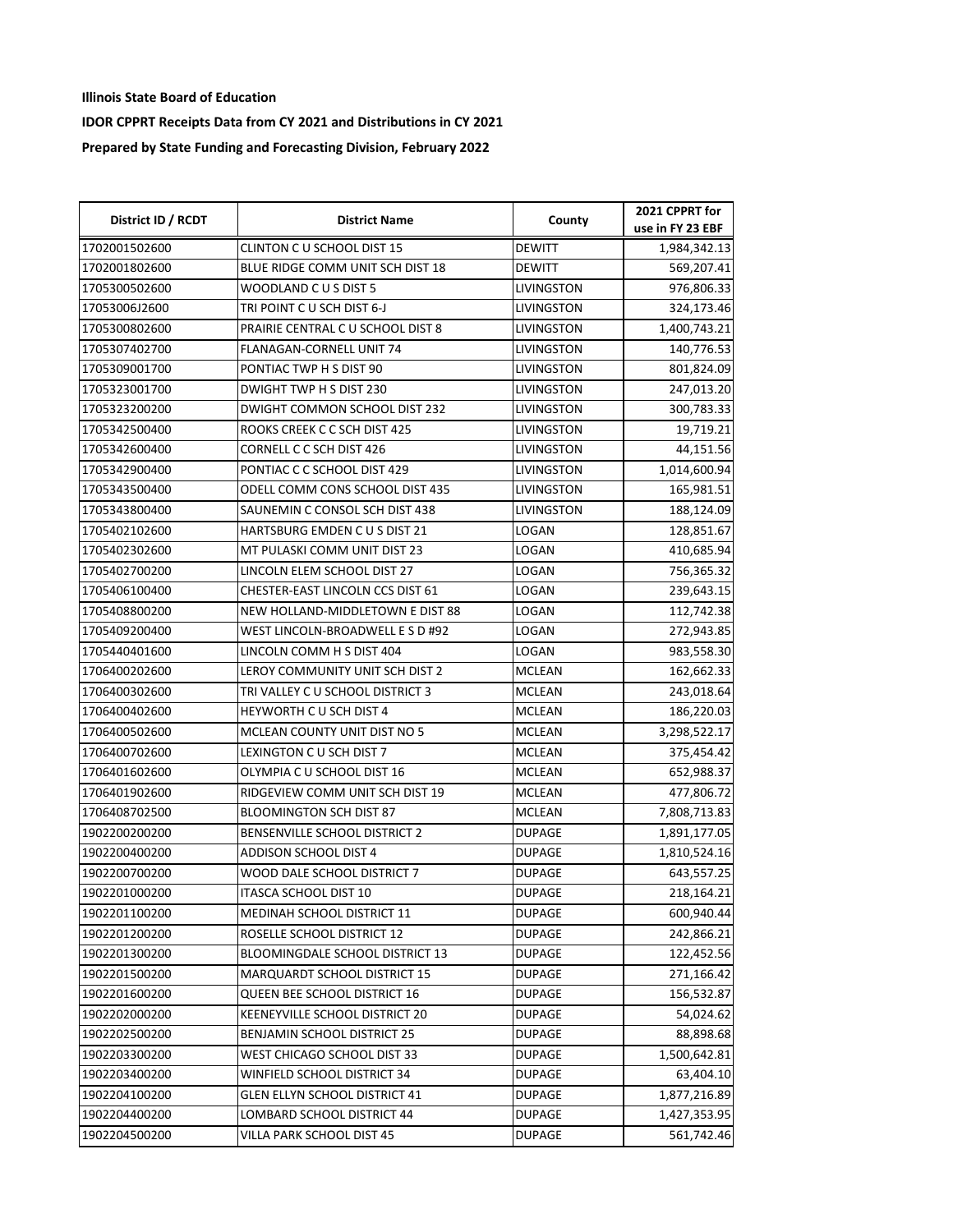| District ID / RCDT | <b>District Name</b>                  | County          | 2021 CPPRT for   |
|--------------------|---------------------------------------|-----------------|------------------|
|                    |                                       |                 | use in FY 23 EBF |
| 1902204800200      | SALT CREEK SCHOOL DIST 48             | <b>DUPAGE</b>   | 1,170,819.55     |
| 1902205300200      | <b>BUTLER SCHOOL DISTRICT 53</b>      | DUPAGE          | 621,388.87       |
| 1902205800200      | DOWNERS GROVE GRADE SCH DIST 58       | <b>DUPAGE</b>   | 1,482,304.78     |
| 1902206000200      | MAERCKER SCHOOL DISTRICT 60           | <b>DUPAGE</b>   | 142,964.30       |
| 1902206100200      | DARIEN SCHOOL DIST 61                 | <b>DUPAGE</b>   | 111,884.24       |
| 1902206200200      | GOWER SCHOOL DIST 62                  | <b>DUPAGE</b>   | 673,435.54       |
| 1902206300200      | CASS SCHOOL DIST 63                   | <b>DUPAGE</b>   | 48,176.52        |
| 1902206600200      | CENTER CASS SCHOOL DIST 66            | DUPAGE          | 154,629.99       |
| 1902206800200      | WOODRIDGE SCHOOL DIST 68              | <b>DUPAGE</b>   | 307,572.84       |
| 1902208601700      | HINSDALE TWP H S DIST 86              | <b>DUPAGE</b>   | 2,041,158.64     |
| 1902208701700      | GLENBARD TWP H S DIST 87              | <b>DUPAGE</b>   | 4,167,075.35     |
| 1902208801600      | DU PAGE HIGH SCHOOL DIST 88           | <b>DUPAGE</b>   | 2,895,638.73     |
| 1902208900400      | GLEN ELLYN C C SCHOOL DIST 89         | <b>DUPAGE</b>   | 359,641.81       |
| 1902209300400      | COMMUNITY CONSOLIDATED S D 93         | <b>DUPAGE</b>   | 777,730.59       |
| 1902209401600      | COMMUNITY HIGH SCH DISTRICT 94        | <b>DUPAGE</b>   | 1,851,057.53     |
| 1902209901600      | COMMUNITY HIGH SCHOOL DIST 99         | <b>DUPAGE</b>   | 1,730,750.57     |
| 1902210001600      | FENTON COMM H S DIST 100              | <b>DUPAGE</b>   | 2,289,881.97     |
| 1902210801600      | LAKE PARK COMM H S DIST 108           | <b>DUPAGE</b>   | 1,074,731.54     |
| 1902218000400      | COMMUNITY CONS SCH DIST 180           | <b>DUPAGE</b>   | 222,926.78       |
| 1902218100400      | HINSDALE C C SCHOOL DIST 181          | <b>DUPAGE</b>   | 917,287.28       |
| 1902220002600      | COMMUNITY UNIT SCHOOL DIST 200        | <b>DUPAGE</b>   | 3,763,588.07     |
| 1902220102600      | WESTMONT C U SCHOOL DIST 201          | <b>DUPAGE</b>   | 537,113.14       |
| 1902220202600      | LISLE C U SCH DIST 202                | <b>DUPAGE</b>   | 627,263.93       |
| 1902220302600      | NAPERVILLE C U DIST 203               | <b>DUPAGE</b>   | 4,374,714.61     |
| 1902220402600      | INDIAN PRAIRIE C U SCH DIST 204       | <b>DUPAGE</b>   | 4,493,832.74     |
| 1902220502600      | <b>ELMHURST SCHOOL DIST 205</b>       | <b>DUPAGE</b>   | 3,668,188.29     |
| 2002400102600      | EDWARDS COUNTY C U SCH DIST 1         | EDWARDS         | 331,604.21       |
| 2003000702600      | <b>GALLATIN C U SCHOOL DISTRICT 7</b> | GALLATIN        | 692,266.04       |
| 2003301002600      | HAMILTON CO C U SCHOOL DIST 10        | <b>HAMILTON</b> | 519,213.52       |
| 2003500102600      | HARDIN CO COMM UNIT DIST 1            | <b>HARDIN</b>   | 609,855.63       |
| 2007600102600      | POPE CO COMM UNIT DIST 1              | <b>POPE</b>     | 116,515.34       |
| 2008300102600      | GALATIA C U SCHOOL DIST 1             | SALINE          | 55,702.27        |
| 2008300202600      | <b>CARRIER MILLS-STONEFORT CUSD 2</b> | SALINE          | 158,640.87       |
| 2008300302600      | HARRISBURG C U SCHOOL DIST 3          | SALINE          | 580,952.77       |
| 2008300402600      | ELDORADO COMM UNIT DISTRICT 4         | SALINE          | 422,340.06       |
| 2009301702400      | ALLENDALE C C SCHOOL DIST 17          | WABASH          | 40,365.78        |
| 2009334802600      | WABASH C U SCH DIST 348               | WABASH          | 1,345,783.05     |
| 2009600600400      | NEW HOPE C C SCHOOL DIST 6            | <b>WAYNE</b>    | 28,338.90        |
| 2009601400400      | GEFF C C SCHOOL DISTRICT 14           | WAYNE           | 16,585.30        |
| 2009601700400      | JASPER COMM CONS SCHOOL DIST 17       | WAYNE           | 16,992.13        |
| 2009610002600      | WAYNE CITY C U SCHOOL DIST 100        | <b>WAYNE</b>    | 221,472.72       |
| 2009611200400      | FAIRFIELD PUBLIC SCHOOL DIST 112      | WAYNE           | 128,985.37       |
| 2009620002600      | NORTH WAYNE C U SCHOOL DIST 200       | <b>WAYNE</b>    | 387,937.34       |
| 2009622501600      | FAIRFIELD COMM H S DIST 225           | WAYNE           | 185,420.43       |
| 2009700102600      | <b>GRAYVILLE C U SCHOOL DIST 1</b>    | WHITE           | 164,184.13       |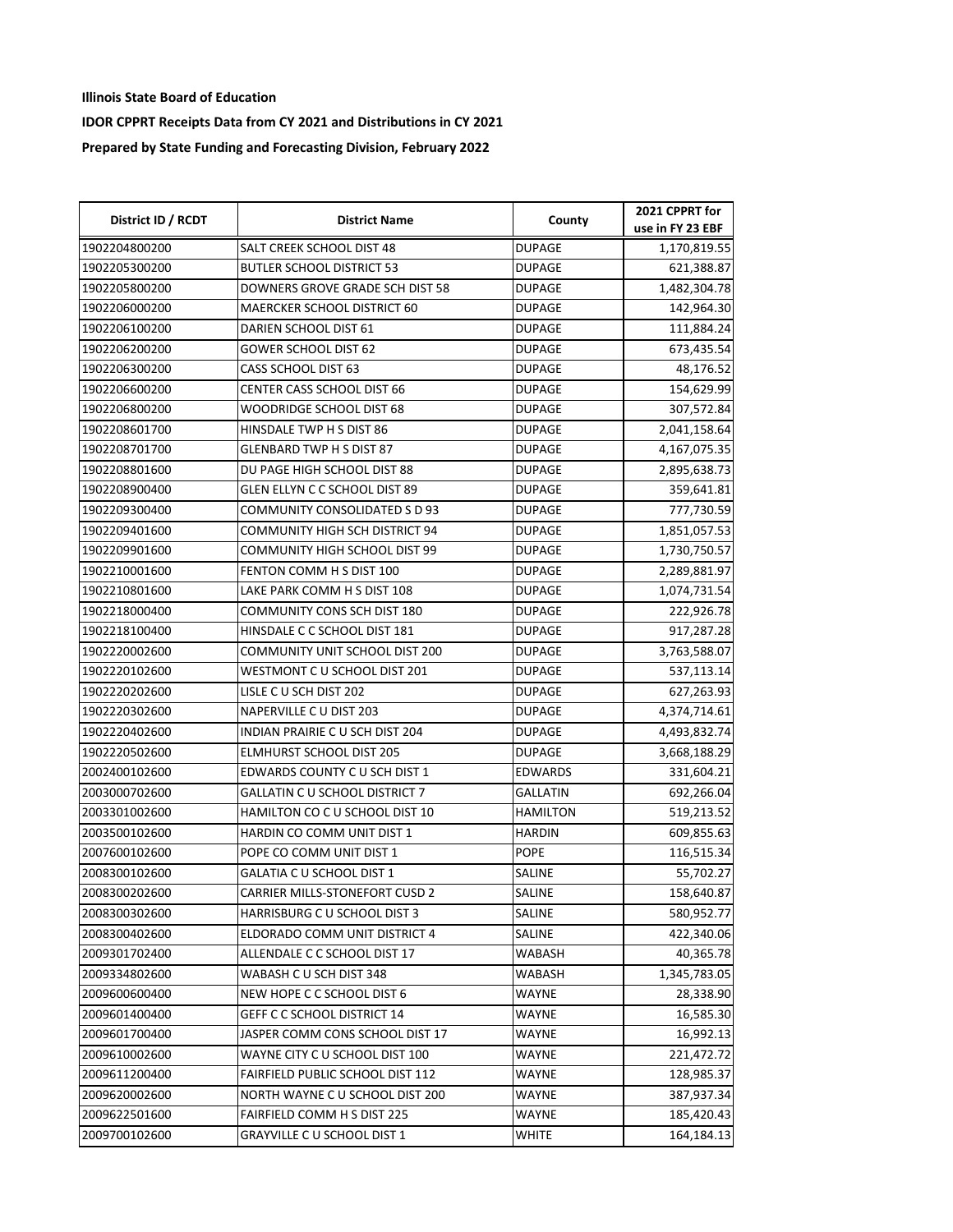| District ID / RCDT | <b>District Name</b>                    |                 | 2021 CPPRT for   |
|--------------------|-----------------------------------------|-----------------|------------------|
|                    |                                         | County          | use in FY 23 EBF |
| 2009700302600      | NORRIS CITY-OMAHA-ENFIELD CUSD 3        | WHITE           | 219,514.92       |
| 2009700502600      | CARMI-WHITE COUNTY C U S DIST 5         | WHITE           | 652,049.18       |
| 2102804700400      | BENTON COMM CONS SCH DIST 47            | <b>FRANKLIN</b> | 392,038.50       |
| 2102809100400      | AKIN COMM CONS SCHOOL DIST 91           | <b>FRANKLIN</b> | 20,346.45        |
| 2102809902600      | CHRISTOPHER UNIT 99                     | <b>FRANKLIN</b> | 146,297.52       |
| 2102810301300      | BENTON CONS HIGH SCHOOL DIST 103        | <b>FRANKLIN</b> | 425,606.46       |
| 2102811500400      | <b>EWING NORTHERN C C DISTRICT 115</b>  | <b>FRANKLIN</b> | 35,399.29        |
| 2102816802600      | FRANKFORT COMM UNIT SCH DIST 168        | <b>FRANKLIN</b> | 573,555.91       |
| 2102817402600      | THOMPSONVILLE CUSD 174                  | <b>FRANKLIN</b> | 91,350.19        |
| 2102818802600      | ZEIGLER-ROYALTON C U S DIST 188         | <b>FRANKLIN</b> | 156,457.79       |
| 2102819602600      | SESSER-VALIER COMM UNITS D 196          | <b>FRANKLIN</b> | 404,317.40       |
| 2104400102600      | GOREVILLE COMM UNIT DIST 1              | JOHNSON         | 348,649.02       |
| 2104403200300      | NEW SIMPSON HILL CONS DIST 32           | JOHNSON         | 95,518.25        |
| 2104404300300      | BUNCOMBE CONS SCHOOL DIST 43            | JOHNSON         | 94,278.97        |
| 2104405500200      | VIENNA SCHOOL DIST 55                   | JOHNSON         | 222,499.87       |
| 2104406400200      | CYPRESS SCHOOL DIST 64                  | <b>JOHNSON</b>  | 81,451.31        |
| 2104413301700      | VIENNA H S DISTRICT 133                 | JOHNSON         | 490,307.24       |
| 2106100102600      | <b>MASSAC UNIT DISTRICT #1</b>          | <b>MASSAC</b>   | 1,569,968.82     |
| 2106103802600      | JOPPA-MAPLE GROVE UNIT DIST 38          | MASSAC          | 1,262,474.59     |
| 2110000102600      | JOHNSTON CITY C U SCH DIST 1            | WILLIAMSON      | 472,520.24       |
| 2110000202600      | <b>MARION COMM UNIT SCH DIST 2</b>      | WILLIAMSON      | 1,218,094.43     |
| 2110000302600      | CRAB ORCHARD C U SCH DIST 3             | WILLIAMSON      | 483,510.61       |
| 2110000402600      | HERRIN CU SCH DIST 4                    | WILLIAMSON      | 483,174.05       |
| 2110000502600      | CARTERVILLE C U SCH DIST 5              | WILLIAMSON      | 352,756.11       |
| 2403200102600      | COAL CITY C U SCHOOL DISTRICT 1         | <b>GRUNDY</b>   | 2,614,167.77     |
| 24032002C0200      | MAZON-VERONA-KINSMAN ESD 2C             | GRUNDY          | 434,679.94       |
| 24032024C0400      | NETTLE CREEK C C SCH DIST 24C           | GRUNDY          | 43,979.21        |
| 2403205400200      | MORRIS SCHOOL DISTRICT 54               | GRUNDY          | 585,139.54       |
| 24032060C0400      | SARATOGA COMM CONS S DIST 60C           | <b>GRUNDY</b>   | 216,023.29       |
| 24032072C0400      | GARDNER COMM CONS SCH DIST 72C          | <b>GRUNDY</b>   | 90,234.06        |
| 2403207301700      | <b>GARDNER S WILMINGTON THS DIST 73</b> | <b>GRUNDY</b>   | 113,139.87       |
| 2403207400300      | SOUTH WILMINGTON CONS SCH DIST 74       | GRUNDY          | 11,095.91        |
| 2403207500200      | BRACEVILLE SCHOOL DIST 75               | <b>GRUNDY</b>   | 23,768.80        |
| 2403210101600      | MORRIS COMM HIGH SCH DIST 101           | GRUNDY          | 727,383.91       |
| 2403211101600      | MINOOKA COMM H S DISTRICT 111           | <b>GRUNDY</b>   | 1,088,385.82     |
| 2403220100400      | MINOOKA COMM CONS S DIST 201            | <b>GRUNDY</b>   | 635,414.78       |
| 2404701801600      | <b>NEWARK COMM H S DIST 18</b>          | <b>KENDALL</b>  | 156,356.93       |
| 2404706600400      | NEWARK COMM CONS SCH DIST 66            | KENDALL         | 124,322.57       |
| 2404708802600      | PLANO COMM UNIT SCHOOL DIST 88          | KENDALL         | 1,796,100.85     |
| 2404709000400      | LISBON COMM CONS SCH DIST 90            | KENDALL         | 78,581.22        |
| 2404711502600      | YORKVILLE COMM UNIT SCH DIST 115        | KENDALL         | 793,394.26       |
| 2404730802600      | OSWEGO COMM UNIT SCHOOL DIST 308        | KENDALL         | 3,409,056.93     |
| 2602900102600      | ASTORIA COMM UNIT SCH DIST 1            | <b>FULTON</b>   | 147,802.88       |
| 2602900202600      | VIT COMM UNIT SCH DISTRICT 2            | <b>FULTON</b>   | 935,549.51       |
| 2602900302600      | COMM UNIT SCH DIST 3 FULTON CTY         | FULTON          | 523,671.17       |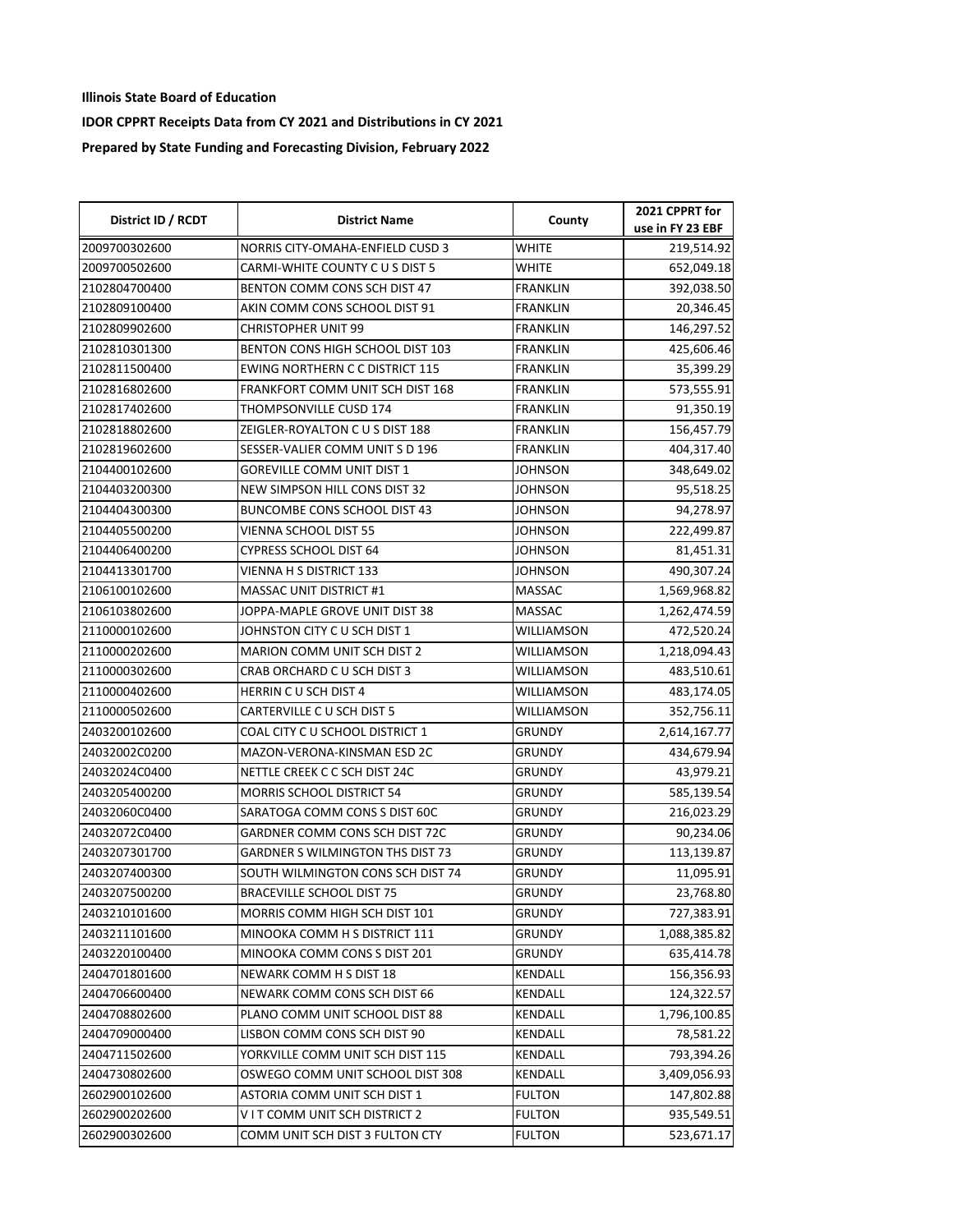| District ID / RCDT | <b>District Name</b>                   | County           | 2021 CPPRT for   |
|--------------------|----------------------------------------|------------------|------------------|
|                    |                                        |                  | use in FY 23 EBF |
| 2602900402600      | SPOON RIVER VALLEY CUS DIST 4          | <b>FULTON</b>    | 733,176.96       |
| 2602906602500      | CANTON UNION SCHOOL DIST 66            | <b>FULTON</b>    | 6,412,924.18     |
| 2602909702600      | LEWISTOWN SCHOOL DIST 97               | <b>FULTON</b>    | 742,809.65       |
| 2603430701600      | ILLINI WEST H S DIST 307               | <b>HANCOCK</b>   |                  |
| 2603431602600      | WARSAW COMM UNIT SCH DISTRICT 316      | <b>HANCOCK</b>   | 99,749.54        |
| 2603431700400      | <b>CARTHAGE ESD 317</b>                | <b>HANCOCK</b>   | 167,805.83       |
| 2603432502600      | NAUVOO-COLUSA C U S DIST 325           | <b>HANCOCK</b>   | 162,724.50       |
| 2603432700400      | DALLAS ESD 327                         | <b>HANCOCK</b>   | 138,606.39       |
| 2603432802400      | HAMILTON C C SCHOOL DIST 328           | HANCOCK          | 123,290.84       |
| 2603433702600      | SOUTHEASTERN CU SCH DIST 337           | <b>HANCOCK</b>   | 121,386.78       |
| 2603434700400      | LA HARPE CUSD 347                      | <b>HANCOCK</b>   | 96,008.33        |
| 2606210302600      | <b>WEST PRAIRIE</b>                    | <b>MCDONOUGH</b> | 190,922.67       |
| 2606217002600      | <b>BUSHNELL PRAIRIE CITY CUS D 170</b> | <b>MCDONOUGH</b> | 238,668.82       |
| 2606218502600      | MACOMB COMM UNIT SCH DIST 185          | <b>MCDONOUGH</b> | 822,892.74       |
| 2608500502600      | SCHUYLER-INDUSTRY                      | <b>SCHUYLER</b>  | 211,939.76       |
| 2800601700400      | OHIO COMM CONS SCHOOL DIST 17          | <b>BUREAU</b>    | 53,437.28        |
| 2800608400400      | MALDEN COMM CONS SCH DIST 84           | <b>BUREAU</b>    | 51,421.82        |
| 2800609400400      | LADD COMM CONS SCHOOL DIST 94          | <b>BUREAU</b>    | 109,469.03       |
| 2800609800200      | DALZELL SCHOOL DISTRICT 98             | <b>BUREAU</b>    | 7,749.74         |
| 2800609900400      | SPRING VALLEY C C SCH DIST 99          | <b>BUREAU</b>    | 144,767.50       |
| 2800610302200      | DEPUE UNIT SCHOOL DIST 103             | BUREAU           | 148,814.74       |
| 2800611500200      | PRINCETON ELEM SCHOOL DIST 115         | <b>BUREAU</b>    | 572,117.28       |
| 2800630302600      | LA MOILLE C U SCHOOL DIST 303          | <b>BUREAU</b>    | 147,068.94       |
| 2800634002600      | BUREAU VALLEY CUSD 340                 | <b>BUREAU</b>    | 796,737.04       |
| 2800650001500      | PRINCETON HIGH SCH DIST 500            | <b>BUREAU</b>    | 425,656.84       |
| 2800650201700      | HALL HIGH SCH DIST 502                 | <b>BUREAU</b>    | 246,963.88       |
| 2800650501600      | OHIO COMMUNITY H S DIST 505            | <b>BUREAU</b>    | 48,686.48        |
| 2803719000200      | COLONA SCHOOL DISTRICT 190             | <b>HENRY</b>     | 132,923.54       |
| 2803722302600      | ORION COMM UNIT SCHOOL DIST 223        | <b>HENRY</b>     | 482,420.30       |
| 2803722402600      | GALVA COMM UNIT SCH DIST 224           | <b>HENRY</b>     | 252,779.18       |
| 2803722502600      | ALWOOD COMM UNIT SCH DIST 225          | <b>HENRY</b>     | 309,659.78       |
| 2803722602600      | ANNAWAN COMM UNIT SCH DIST 226         | <b>HENRY</b>     | 299,477.22       |
| 2803722702600      | CAMBRIDGE C U SCH DIST 227             | <b>HENRY</b>     | 144,313.77       |
| 2803722802600      | GENESEO COMM UNIT SCH DIST 228         | <b>HENRY</b>     | 853,175.53       |
| 2803722902600      | KEWANEE COMM UNIT SCH DIST 229         | <b>HENRY</b>     | 841,786.56       |
| 2803723002600      | WETHERSFIELD C U SCH DIST 230          | <b>HENRY</b>     | 296,724.28       |
| 2808800102600      | BRADFORD COMM UNIT SCH DIST 1          | STARK            | 112,685.09       |
| 2808810002600      | STARK COUNTY C U SCH DIST 100          | STARK            | 448,730.29       |
| 3000200102200      | CAIRO UNIT SCHOOL DISTRICT 1           | ALEXANDER        | 473,038.45       |
| 3000200502600      | EGYPTIAN COMM UNIT SCH DIST 5          | ALEXANDER        | 278,815.35       |
| 3003908600300      | DESOTO CONS SCHOOL DISTRICT 86         | JACKSON          | 359,172.85       |
| 3003909500200      | CARBONDALE ELEM SCH DIST 95            | JACKSON          | 856,375.10       |
| 3003913000400      | GIANT CITY C C SCHOOL DIST 130         | JACKSON          | 11,659.75        |
| 3003914000400      | UNITY POINT C C SCHOOL DIST 140        | JACKSON          | 40,205.16        |
| 3003916501600      | CARBONDALE COMM H S DISTRICT 165       | JACKSON          | 1,315,121.51     |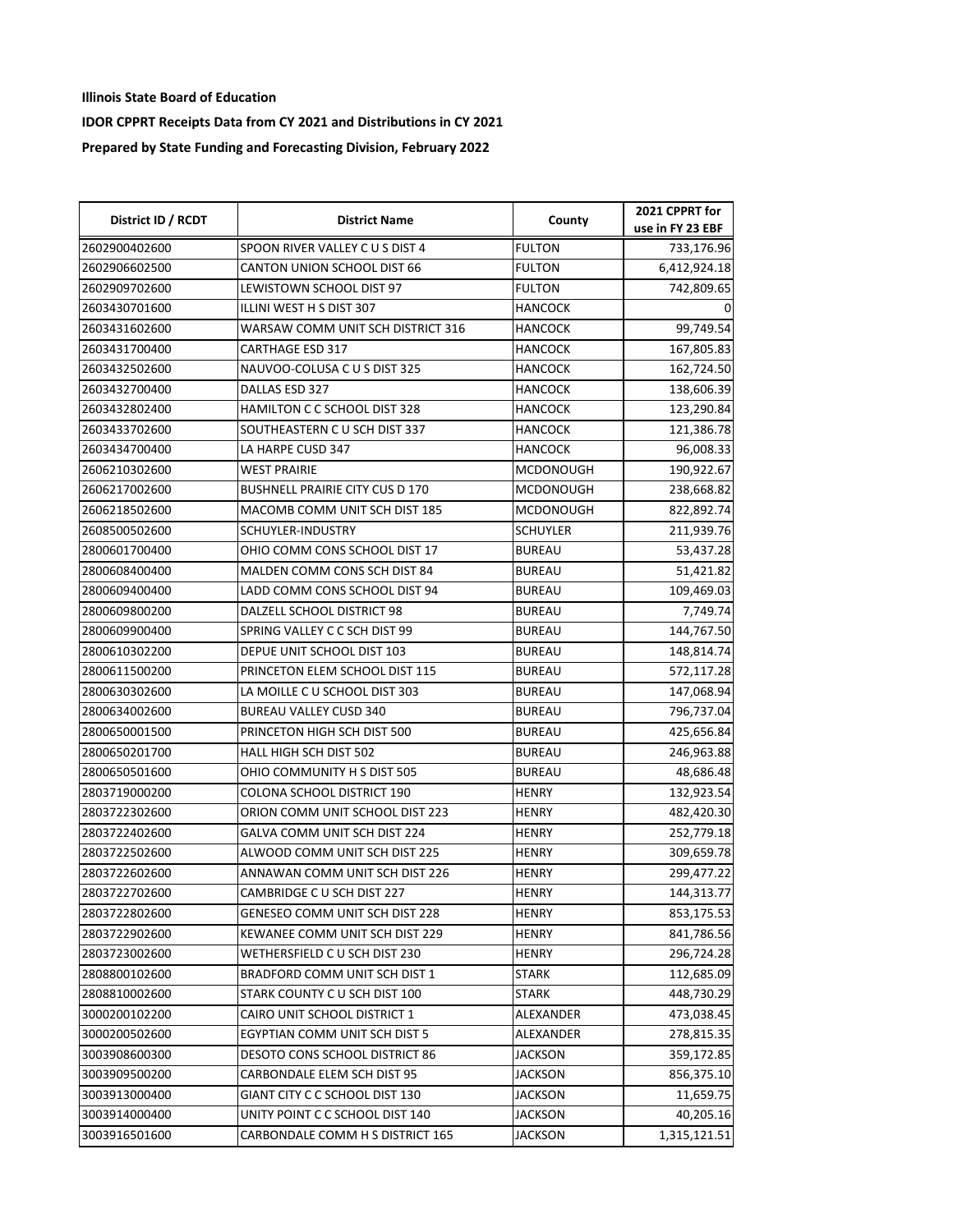| District ID / RCDT | <b>District Name</b>              | County          | 2021 CPPRT for   |
|--------------------|-----------------------------------|-----------------|------------------|
|                    |                                   |                 | use in FY 23 EBF |
| 3003917602600      | TRICO COMM UNIT SCH DISTRICT 176  | <b>JACKSON</b>  | 2,413,732.12     |
| 3003918602600      | MURPHYSBORO C U SCH DIST 186      | JACKSON         | 627,408.15       |
| 3003919602600      | ELVERADO C U SCHOOL DIST 196      | <b>JACKSON</b>  | 135,090.24       |
| 3007300500200      | TAMAROA SCHOOL DIST 5             | PERRY           | 32,336.94        |
| 3007305000200      | PINCKNEYVILLE SCH DIST 50         | PERRY           | 261,051.78       |
| 3007310101600      | PINCKNEYVILLE COMM H S DIST 101   | PERRY           | 512,003.06       |
| 3007320400400      | COMMUNITY CONS SCH DIST 204       | PERRY           | 367,309.52       |
| 3007330002600      | DU QUOIN C U SCHOOL DISTRICT 300  | PERRY           | 715,026.47       |
| 3007710002600      | CENTURY COMM UNIT SCH DIST 100    | PULASKI         | 222,653.40       |
| 3007710102600      | MERIDIAN CU SCH DISTRICT 101      | <b>PULASKI</b>  | 205,920.42       |
| 3009101600400      | LICK CREEK C C SCH DISTRICT 16    | UNION           | 24,131.07        |
| 3009101702200      | COBDEN SCH UNIT DIST 17           | UNION           | 127,467.02       |
| 3009103700400      | ANNA C C SCH DIST 37              | UNION           | 213,273.97       |
| 3009104300400      | JONESBORO C C SCHOOL DIST 43      | UNION           | 86,556.14        |
| 3009106602200      | DONGOLA SCH UNIT DIST 66          | <b>UNION</b>    | 67,098.42        |
| 3009108101600      | ANNA JONESBORO COMM H S DIST 81   | UNION           | 288,962.81       |
| 3009108402600      | SHAWNEE C U SCH DIST 84           | UNION           | 801,770.25       |
| 3104504602200      | <b>SCHOOL DISTRICT 46</b>         | KANE            | 6,782,511.96     |
| 3104510102200      | BATAVIA UNIT SCHOOL DIST 101      | KANE            | 1,028,382.90     |
| 3104512902200      | AURORA WEST UNIT SCHOOL DIST 129  | KANE            | 3,801,809.42     |
| 3104513102200      | AURORA EAST UNIT SCHOOL DIST 131  | KANE            | 6,160,004.38     |
| 3104530002600      | COMM UNIT SCH DIST 300            | <b>KANE</b>     | 3,024,978.16     |
| 3104530102600      | CENTRAL COMM UNIT SCH DIST 301    | <b>KANE</b>     | 243,559.08       |
| 3104530202600      | KANELAND C U SCHOOL DIST 302      | KANE            | 528,976.50       |
| 3104530302600      | ST CHARLES C U SCHOOL DIST 303    | <b>KANE</b>     | 2,018,862.18     |
| 3104530402600      | GENEVA COMM UNIT SCH DIST 304     | KANE            | 1,672,824.12     |
| 3203800302600      | DONOVAN COMM UNIT SCHOOL DIST 3   | <b>IROQUOIS</b> | 147,114.72       |
| 3203800402600      | CENTRAL COMM UNIT SCHOOL DIST 4   | <b>IROQUOIS</b> | 359,106.04       |
| 3203800602600      | CISSNA PARK COMM UNIT SCH DIST 6  | <b>IROQUOIS</b> | 128,947.85       |
| 3203800902600      | IROQUOIS CO C U SCHOOL DIST 9     | <b>IROQUOIS</b> | 719,407.86       |
| 3203801002600      | IROQUOIS WEST C U S DIST 10       | <b>IROQUOIS</b> | 371,825.74       |
| 3203812402600      | MILFORD AREA PUBLIC SCHL DIST 124 | <b>IROQUOIS</b> | 352,957.76       |
| 3203824902600      | CRESCENT-IROQUOIS                 | <b>IROQUOIS</b> | 77,843.78        |
| 3204600102600      | MOMENCE COMM UNIT SCH DIST 1      | KANKAKEE        | 371,604.15       |
| 3204600202600      | HERSCHER COMM UNIT SCH DIST 2     | KANKAKEE        | 2,887,062.43     |
| 3204600502600      | MANTENO COMM UNIT SCH DIST 5      | KANKAKEE        | 298,682.23       |
| 3204600602600      | GRANT PARK CU SCHOOL DIST 6       | KANKAKEE        | 638,200.39       |
| 3204605300200      | <b>BOURBONNAIS SCHOOL DIST 53</b> | KANKAKEE        | 563,589.04       |
| 3204606100200      | <b>BRADLEY SCHOOL DIST 61</b>     | KANKAKEE        | 722,104.46       |
| 3204611102500      | KANKAKEE SCHOOL DIST 111          | KANKAKEE        | 3,422,074.49     |
| 3204625600400      | ST ANNE C C SCHOOL DIST 256       | KANKAKEE        | 194,372.05       |
| 3204625800400      | ST GEORGE C C SCHOOL DIST 258     | KANKAKEE        | 15,190.09        |
| 3204625900400      | PEMBROKE C C SCHOOL DISTRICT 259  | KANKAKEE        | 77,473.26        |
| 3204630201600      | ST ANNE COMM H S DIST 302         | KANKAKEE        | 214,206.10       |
| 3204630701600      | BRADLEY BOURBONNAIS C HS D 307    | KANKAKEE        | 1,095,433.22     |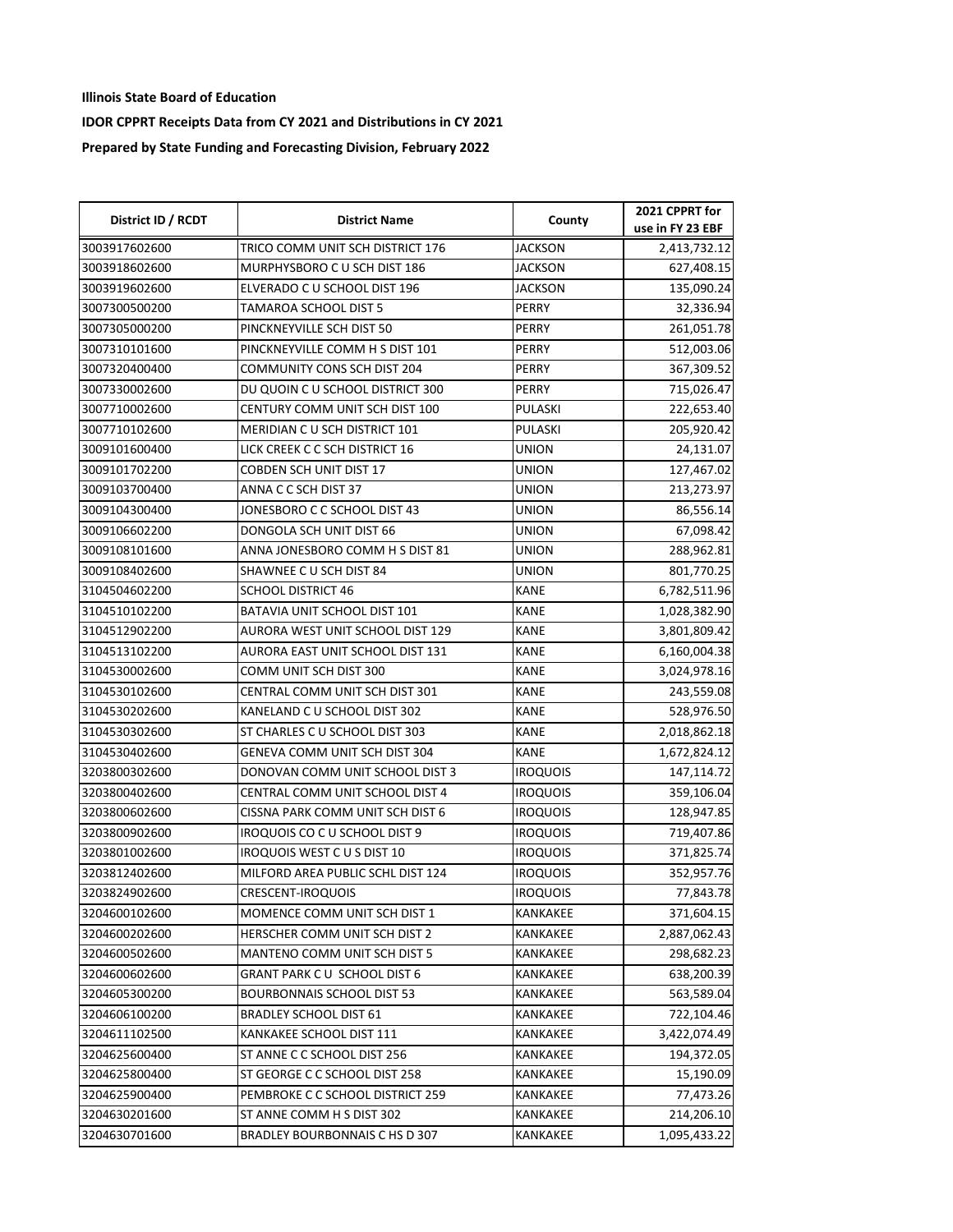| District ID / RCDT | <b>District Name</b>               | County           | 2021 CPPRT for<br>use in FY 23 EBF |
|--------------------|------------------------------------|------------------|------------------------------------|
| 3303623502600      | <b>WEST CENTRAL</b>                | <b>HENDERSON</b> | 415,068.65                         |
| 3304820202600      | KNOXVILLE C U SCHOOL DIST 202      | KNOX             | 373,489.44                         |
| 3304820502600      | GALESBURG C U SCHOOL DIST 205      | <b>KNOX</b>      | 2,854,759.51                       |
| 3304820802600      | R O W V A COMM UNIT SCH DIST 208   | <b>KNOX</b>      | 656,162.04                         |
| 3304821002600      | WILLIAMSFIELD CUS DIST 210         | KNOX             | 129,220.92                         |
| 3304827602600      | ABINGDON - AVON CUSD 276           | KNOX             | 248,842.12                         |
| 3306640402600      | MERCER COUNTY SD 404               | <b>MERCER</b>    | 1,468,745.58                       |
| 3309423802600      | MONMOUTH-ROSEVILLE                 | WARREN           | 612,869.97                         |
| 3309430402600      | UNITED CUSD 304                    | WARREN           | 781,752.00                         |
| 3404900100200      | WINTHROP HARBOR SCHOOL DIST 1      | LAKE             | 38,738.43                          |
| 3404900300400      | BEACH PARK C C SCHOOL DIST 3       | LAKE             | 180,101.13                         |
| 3404900600200      | ZION ELEMENTARY SCHOOL DISTRICT 6  | LAKE             | 2,315,578.21                       |
| 3404902400400      | MILLBURN C C SCHOOL DIST 24        | LAKE             | 34,480.15                          |
| 3404903300200      | <b>EMMONS SCHOOL DISTRICT 33</b>   | LAKE             | 23,405.35                          |
| 3404903400400      | ANTIOCH C C SCHOOL DISTRICT 34     | LAKE             | 391,716.09                         |
| 3404903600200      | <b>GRASS LAKE SCHOOL DIST 36</b>   | LAKE             | 23,215.39                          |
| 3404903700200      | GAVIN SCHOOL DIST 37               | LAKE             | 60,511.71                          |
| 3404903800200      | BIG HOLLOW SCHOOL DIST 38          | LAKE             | 348,375.88                         |
| 3404904100400      | LAKE VILLA C C SCHOOL DIST 41      | LAKE             | 146,256.49                         |
| 3404904600400      | GRAYSLAKE C C SCHOOL DISTRICT 46   | LAKE             | 251,806.01                         |
| 3404905000400      | WOODLAND C C SCHOOL DIST 50        | LAKE             | 966,949.70                         |
| 3404905600200      | <b>GURNEE SCHOOL DIST 56</b>       | LAKE             | 949,234.23                         |
| 3404906002600      | WAUKEGAN C U SCHOOL DIST 60        | LAKE             | 12,195,966.38                      |
| 3404906500200      | LAKE BLUFF ELEM SCHOOL DIST 65     | LAKE             | 284,417.28                         |
| 3404906700500      | LAKE FOREST SCHOOL DIST 67         | LAKE             | 368,277.95                         |
| 3404906800200      | OAK GROVE SCHOOL DIST 68           | LAKE             | 416,351.27                         |
| 3404907000200      | LIBERTYVILLE SCHOOL DIST 70        | LAKE             | 906,993.77                         |
| 3404907200200      | RONDOUT SCHOOL DIST 72             | LAKE             | 69,739.93                          |
| 3404907300400      | HAWTHORN C C SCHOOL DIST 73        | LAKE             | 621,861.35                         |
| 3404907500200      | MUNDELEIN ELEM SCHOOL DIST 75      | LAKE             | 192,228.79                         |
| 3404907600200      | DIAMOND LAKE SCHOOL DIST 76        | LAKE             | 220,661.49                         |
| 3404907900200      | FREMONT SCHOOL DIST 79             | LAKE             | 177,667.16                         |
| 3404909502600      | LAKE ZURICH C U SCH DIST 95        | LAKE             | 441,881.02                         |
| 3404909600400      | KILDEER COUNTRYSIDE C C S DIST 96  | LAKE             | 273,853.65                         |
| 3404910200400      | APTAKISIC-TRIPP CCS DIST 102       | LAKE             | 154,816.42                         |
| 3404910300200      | LINCOLNSHIRE-PRAIRIEVIEW S D 103   | LAKE             | 192,571.15                         |
| 3404910600200      | <b>BANNOCKBURN SCHOOL DIST 106</b> | LAKE             | 50,129.80                          |
| 3404910900200      | DEERFIELD SCHOOL DIST 109          | LAKE             | 885,868.86                         |
| 3404911200200      | NORTH SHORE SD 112                 | LAKE             | 1,222,441.81                       |
| 3404911301700      | TOWNSHIP HIGH SCHOOL DIST 113      | LAKE             | 1,614,388.83                       |
| 3404911400200      | FOX LAKE GRADE SCHOOL DIST 114     | LAKE             | 179,860.74                         |
| 3404911501600      | LAKE FOREST COMM H S DISTRICT 115  | LAKE             | 585,452.59                         |
| 3404911602600      | ROUND LAKE AREA SCHS - DIST 116    | LAKE             | 413,443.63                         |
| 3404911701600      | ANTIOCH COMM HIGH SCH DIST 117     | LAKE             | 435,941.46                         |
| 3404911802600      | WAUCONDA COMM UNIT S DIST 118      | LAKE             | 383,157.35                         |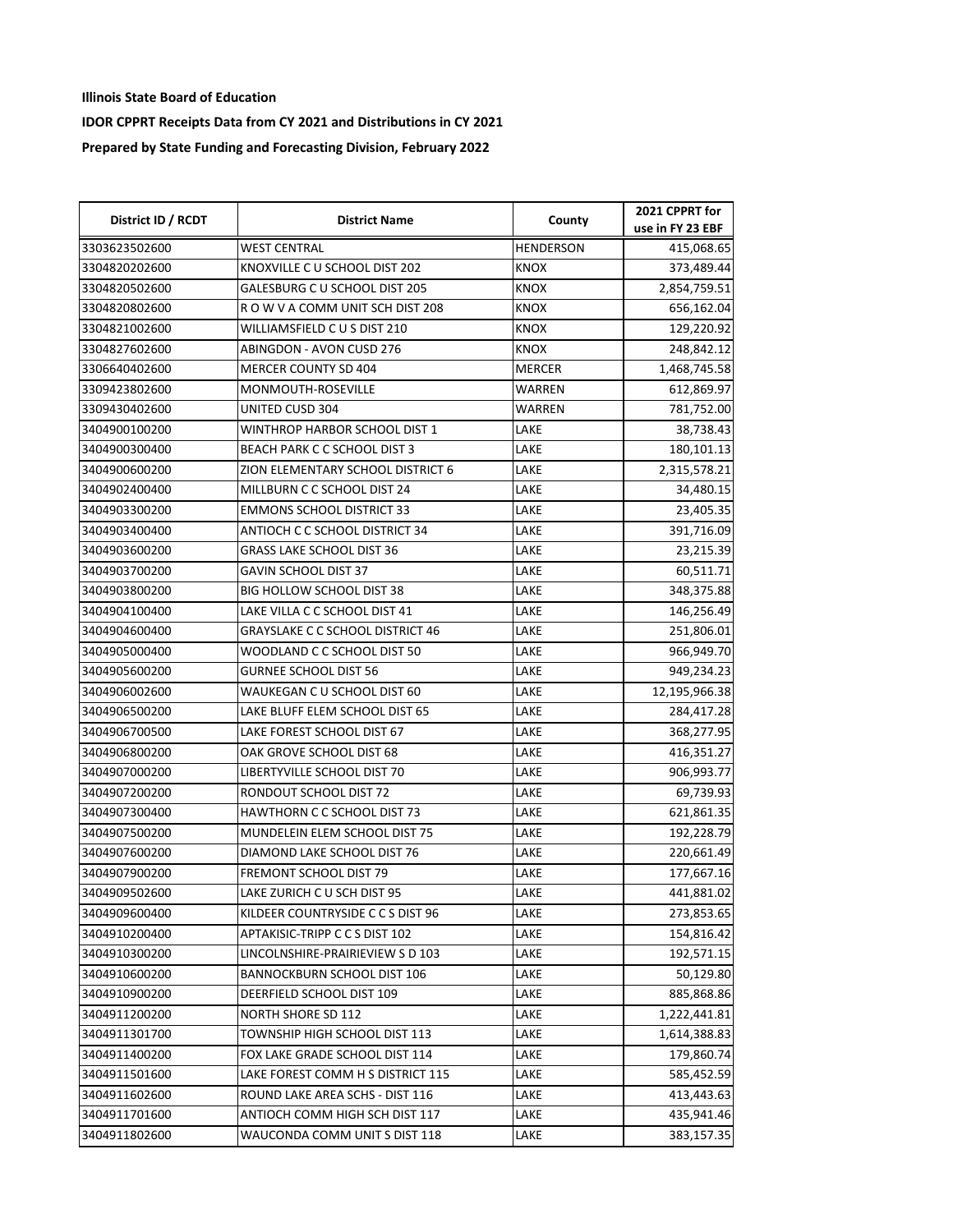| District ID / RCDT | <b>District Name</b>                    | County   | 2021 CPPRT for   |
|--------------------|-----------------------------------------|----------|------------------|
|                    |                                         |          | use in FY 23 EBF |
| 3404912001300      | MUNDELEIN CONS HIGH SCH DIST 120        | LAKE     | 588,363.74       |
| 3404912101700      | WARREN TWP HIGH SCH DIST 121            | LAKE     | 1,407,742.66     |
| 3404912401600      | <b>GRANT COMM H S DISTRICT 124</b>      | LAKE     | 514,061.92       |
| 3404912501300      | ADLAI E STEVENSON DIST 125              | LAKE     | 515,985.87       |
| 3404912601700      | ZION-BENTON TWP H S DIST 126            | LAKE     | 2,333,460.16     |
| 3404912701600      | <b>GRAYSLAKE COMM HIGH SCH DIST 127</b> | LAKE     | 260,838.47       |
| 3404912801600      | LIBERTYVILLE COMM H SCH DIST 128        | LAKE     | 1,592,355.28     |
| 3404918702600      | NORTH CHICAGO SCHOOL DIST 187           | LAKE     | 2,465,911.20     |
| 3404922002600      | BARRINGTON C U SCHOOL DIST 220          | LAKE     | 1,501,461.94     |
| 3505000102600      | LELAND COMM UNIT SCH DIST 1             | LASALLE  | 162,097.19       |
| 3505000202600      | <b>COMMUNITY UNIT SCH DIST 2</b>        | LASALLE  | 1,962,407.10     |
| 3505000902600      | EARLVILLE COMM UNIT SCH DIST 9          | LASALLE  | 273,417.42       |
| 3505001750400      | DIMMICK C C SCHOOL DIST 175             | LASALLE  | 433,801.82       |
| 3505004001700      | STREATOR TWP H S DIST 40                | LASALLE  | 951,487.67       |
| 3505004400200      | STREATOR ELEM SCHOOL DIST 44            | LASALLE  | 1,083,588.12     |
| 3505006500400      | Allen Otter Creek CCSD 65               | LASALLE  | 116,286.68       |
| 3505007900400      | TONICA COMM CONS SCH DIST 79            | LASALLE  | 75,350.01        |
| 3505008200400      | DEER PARK C C SCHOOL DIST 82            | LASALLE  | 55,580.46        |
| 3505009500400      | <b>GRAND RIDGE C C SCHOOL DIST 95</b>   | LASALLE  | 87,276.02        |
| 3505012001700      | LA SALLE-PERU TWP H S D 120             | LASALLE  | 2,359,654.64     |
| 3505012200200      | LASALLE ELEM SCHOOL DIST 122            | LASALLE  | 461,278.93       |
| 3505012400200      | PERU ELEM SCHOOL DISTRICT 124           | LASALLE  | 806,198.45       |
| 3505012500200      | OGLESBY ELEM SCH DIST 125               | LASALLE  | 478,899.44       |
| 3505014001700      | OTTAWA TWP H S DIST 140                 | LASALLE  | 2,513,779.33     |
| 3505014100200      | OTTAWA ELEM SCHOOL DIST 141             | LASALLE  | 2,584,359.86     |
| 3505015000200      | MARSEILLES ELEM SCHOOL DIST 150         | LASALLE  | 484,263.34       |
| 3505016001700      | SENECA TWP H S DIST 160                 | LASALLE  | 1,011,583.12     |
| 3505017000400      | SENECA COMM CONS SCH DIST 170           | LASALLE  | 846,654.51       |
| 3505018500400      | WALTHAM C C SCHOOL DIST 185             | LASALLE  | 188,371.49       |
| 3505019500400      | WALLACE C C SCHOOL DIST 195             | LASALLE  | 113,723.79       |
| 3505021000400      | MILLER TWP CC SCH DIST 210              | LASALLE  | 46,456.52        |
| 3505023000400      | RUTLAND C C SCHOOL DIST 230             | LASALLE  | 415,569.25       |
| 3505028001700      | MENDOTA TWP H S DIST 280                | LASALLE  | 913,592.31       |
| 3505028900400      | MENDOTA C C SCHOOL DIST 289             | LASALLE  | 1,145,597.06     |
| 3505042502600      | LOSTANT COMM UNIT SCH DIST 425          | LASALLE  | 90,854.24        |
| 3505900502600      | HENRY-SENACHWINE CUSD 5                 | MARSHALL | 1,024,294.62     |
| 3505900702600      | MIDLAND COMMUNITY UNIT DIST 7           | MARSHALL | 238,704.09       |
| 3507853502600      | PUTNAM CO C U SCHOOL DIST 535           | PUTNAM   | 4,820,138.56     |
| 3905500102600      | ARGENTA-OREANA COMM UNIT SCH D 1        | MACON    | 254,445.13       |
| 3905500202600      | MAROA FORSYTH C U SCH DIST 2            | MACON    | 174,237.85       |
| 3905500302600      | MT ZION COMM UNIT SCH DIST 3            | MACON    | 418,097.05       |
| 3905500902600      | SANGAMON VALLEY CUSD 9                  | MACON    | 833,165.59       |
| 3905501102600      | WARRENSBURG-LATHAM C U DIST 11          | MACON    | 264,478.91       |
| 3905501502600      | MERIDIAN COMM UNIT SCH DIST 15          | MACON    | 354,700.04       |
| 3905506102500      | DECATUR SCHOOL DISTRICT 61              | MACON    | 6,678,136.94     |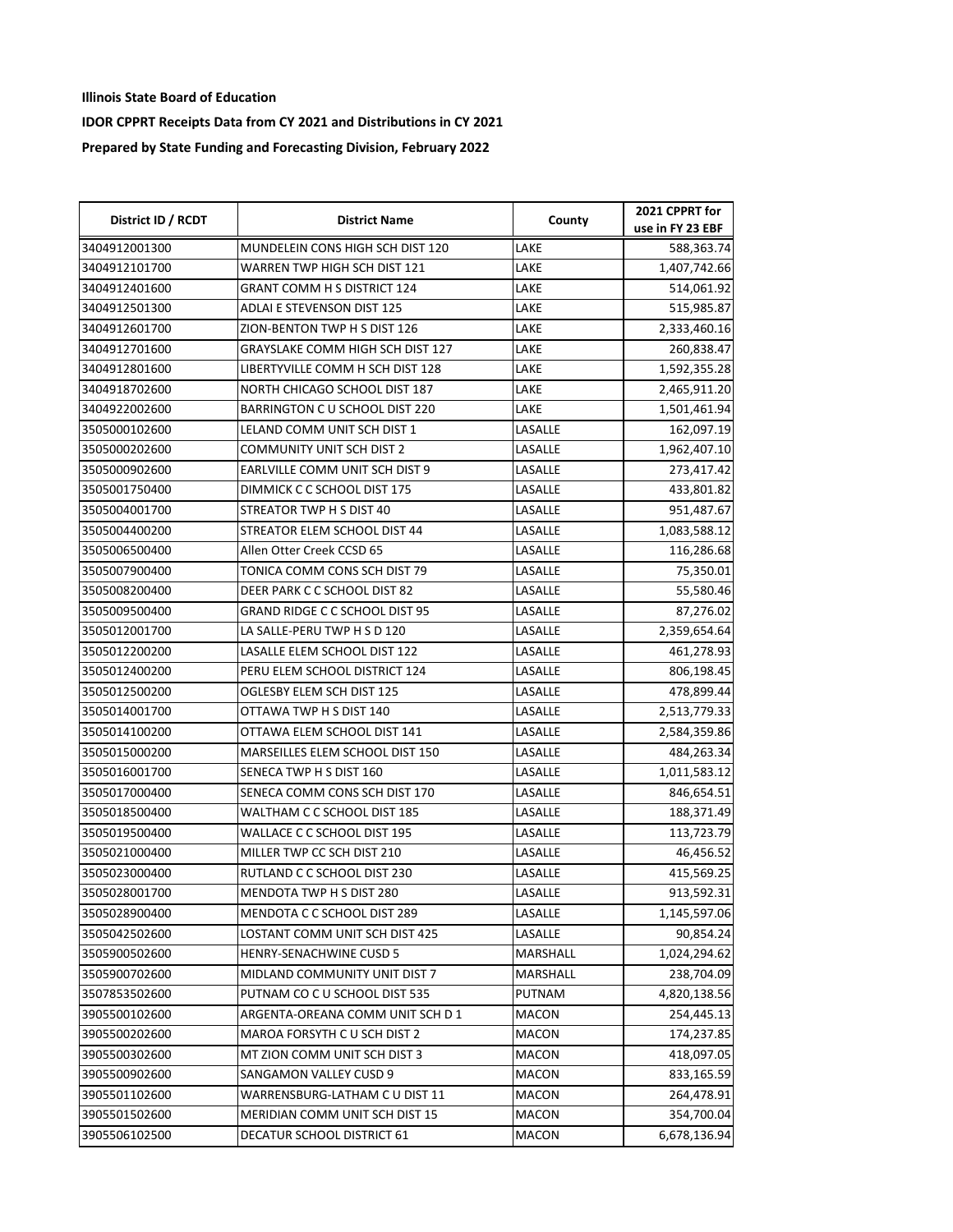| District ID / RCDT | <b>District Name</b>                 | County          | 2021 CPPRT for<br>use in FY 23 EBF |
|--------------------|--------------------------------------|-----------------|------------------------------------|
| 3907400502600      | BEMENT COMM UNIT SCHOOL DIST 5       | <b>PIATT</b>    | 138,082.30                         |
| 3907402502600      | MONTICELLO C U SCHOOL DIST 25        | PIATT           | 11,986,875.70                      |
| 3907405702600      | DELAND-WELDON C U SCH DIST 57        | <b>PIATT</b>    | 125,864.38                         |
| 3907410002600      | CERRO GORDO C U SCHOOL DIST 100      | <b>PIATT</b>    | 145,211.86                         |
| 4000704002600      | CALHOUN COMM UNIT SCH DIST 40        | CALHOUN         | 88,122.47                          |
| 4000704202600      | BRUSSELS COMM UNIT SCHOOL DIST 42    | CALHOUN         | 37,291.65                          |
| 4003100102600      | CARROLLTON C U SCHOOL DIST 1         | GREENE          | 191,267.40                         |
| 4003100302600      | NORTH GREENE UNIT SCHOOL DIST 3      | GREENE          | 284,561.48                         |
| 4003101002600      | GREENFIELD C U SCHOOL DIST 10        | GREENE          | 96,071.58                          |
| 4004210002600      | JERSEY C U SCH DIST 100              | JERSEY          | 1,020,722.23                       |
| 4005600102600      | CARLINVILLE C U SCHOOL DIST 1        | <b>MACOUPIN</b> | 686,125.99                         |
| 4005600202600      | NORTHWESTERN C U SCH DIST 2          | <b>MACOUPIN</b> | 122,388.08                         |
| 4005600502600      | MOUNT OLIVE C U SCHOOL DIST 5        | <b>MACOUPIN</b> | 239,026.53                         |
| 4005600602600      | STAUNTON COMM UNIT SCH DIST 6        | <b>MACOUPIN</b> | 365,957.75                         |
| 4005600702600      | GILLESPIE COMM UNIT SCH DIST 7       | <b>MACOUPIN</b> | 256,084.24                         |
| 4005600802600      | BUNKER HILL C U SCHOOL DIST 8        | <b>MACOUPIN</b> | 124,170.13                         |
| 4005600902600      | SOUTHWESTERN C U SCH DIST 9          | <b>MACOUPIN</b> | 169,942.05                         |
| 4005603402600      | <b>NORTH MAC CUSD 34</b>             | <b>MACOUPIN</b> | 342,312.07                         |
| 4105700102600      | ROXANA COMM UNIT SCHOOL DIST 1       | <b>MADISON</b>  | 2,182,055.57                       |
| 4105700202600      | TRIAD COMM UNIT SCHOOL DIST 2        | <b>MADISON</b>  | 500,675.06                         |
| 4105700302600      | VENICE COMM UNIT SCHOOL DIST 3       | <b>MADISON</b>  | 1,939,986.64                       |
| 4105700502600      | HIGHLAND COMM UNIT SCH DIST 5        | <b>MADISON</b>  | 954,009.55                         |
| 4105700702600      | EDWARDSVILLE C U SCHOOL DIST 7       | <b>MADISON</b>  | 1,927,304.42                       |
| 4105700802600      | BETHALTO C U SCHOOL DIST 8           | <b>MADISON</b>  | 539,119.18                         |
| 4105700902600      | GRANITE CITY C U SCHOOL DIST 9       | <b>MADISON</b>  | 14,469,698.03                      |
| 4105701002600      | COLLINSVILLE C U SCH DIST 10         | MADISON         | 1,946,853.62                       |
| 4105701102600      | ALTON COMM UNIT SCHOOL DIST 11       | MADISON         | 8,921,299.70                       |
| 4105701202600      | MADISON COMM UNIT SCH DIST 12        | <b>MADISON</b>  | 1,607,179.55                       |
| 4105701300200      | <b>EAST ALTON SCHOOL DISTRICT 13</b> | <b>MADISON</b>  | 1,308,299.15                       |
| 4105701401600      | EAST ALTON-WOOD RIVER C H S D 14     | <b>MADISON</b>  | 1,883,571.48                       |
| 4105701500300      | WOOD RIVER-HARTFORD ELEM S D 15      | <b>MADISON</b>  | 1,730,312.08                       |
| 4406300200300      | NIPPERSINK SCHOOL DISTRICT 2         | <b>MCHENRY</b>  | 212,290.32                         |
| 4406300300300      | FOX RIVER GROVE CONS S D 3           | <b>MCHENRY</b>  | 85,089.44                          |
| 4406301202600      | JOHNSBURG C U SCHOOL DIST 12         | <b>MCHENRY</b>  | 352,371.55                         |
| 4406301500400      | MCHENRY C C SCHOOL DIST 15           | <b>MCHENRY</b>  | 573,240.48                         |
| 4406301800400      | RILEY C C SCHOOL DIST 18             | <b>MCHENRY</b>  | 52,079.56                          |
| 4406301902400      | ALDEN HEBRON SCHOOL DIST 19          | <b>MCHENRY</b>  | 204,199.35                         |
| 4406302600400      | CARY C C SCHOOL DIST 26              | <b>MCHENRY</b>  | 539,328.98                         |
| 4406303600200      | <b>HARRISON SCHOOL DISTRICT 36</b>   | <b>MCHENRY</b>  | 49,397.04                          |
| 4406304600300      | PRAIRIE GROVE C SCH DIST 46          | MCHENRY         | 333,443.78                         |
| 4406304700400      | CRYSTAL LAKE C C SCH DIST 47         | <b>MCHENRY</b>  | 1,527,690.87                       |
| 4406305002600      | HARVARD C U SCHOOL DIST 50           | <b>MCHENRY</b>  | 1,129,186.39                       |
| 4406315401600      | MARENGO COMM HS DIST 154             | <b>MCHENRY</b>  | 803,159.51                         |
| 4406315501600      | COMMUNITY HIGH SCHOOL DIST 155       | <b>MCHENRY</b>  | 2,289,465.71                       |
| 4406315601600      | MCHENRY COMM H S DIST 156            | MCHENRY         | 601,476.24                         |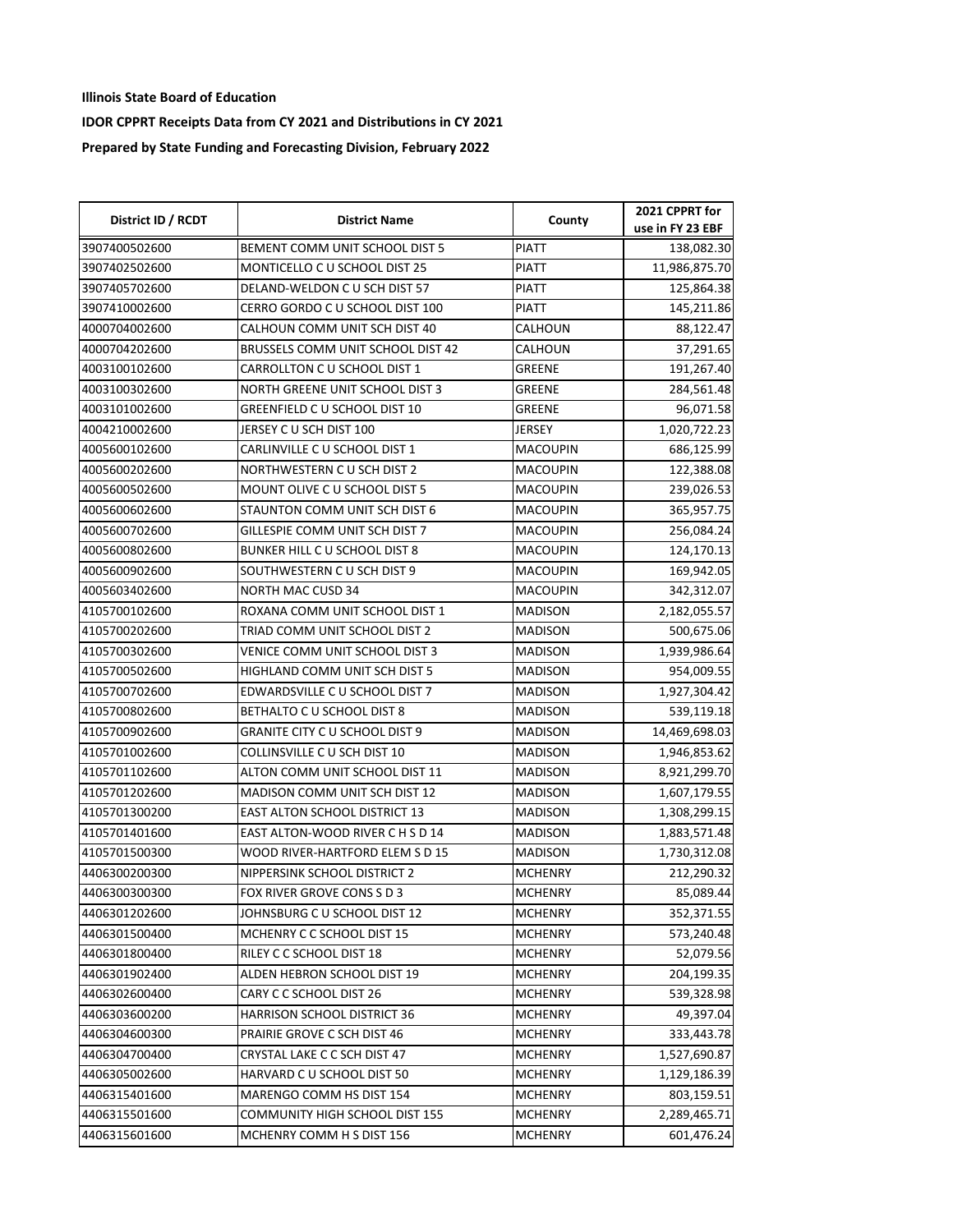| District ID / RCDT | <b>District Name</b>              | County           | 2021 CPPRT for   |
|--------------------|-----------------------------------|------------------|------------------|
|                    |                                   |                  | use in FY 23 EBF |
| 4406315701600      | RICHMOND-BURTON COMM H SC D 157   | <b>MCHENRY</b>   | 250,401.46       |
| 4406315802200      | HUNTLEY CONS SCHOOL DIST 158      | <b>MCHENRY</b>   | 851,328.99       |
| 4406316500300      | MARENGO-UNION ELEM CONS DIST 165  | <b>MCHENRY</b>   | 1,071,244.74     |
| 4406320002600      | WOODSTOCK C U SCHOOL DIST 200     | <b>MCHENRY</b>   | 1,457,913.46     |
| 4506700302600      | VALMEYER COMM UNIT SCH DIST 3     | <b>MONROE</b>    | 451,083.44       |
| 4506700402600      | COLUMBIA COMM UNIT SCH DIST 4     | <b>MONROE</b>    | 432,961.19       |
| 4506700502600      | WATERLOO COMM UNIT SCH DIST 5     | <b>MONROE</b>    | 549,389.64       |
| 4507900102200      | COULTERVILLE UNIT SCHOOL DIST 1   | RANDOLPH         | 44,179.67        |
| 4507912201900      | CHESTER N H SCHOOL DIST 122       | RANDOLPH         | 55,314.30        |
| 4507913202600      | RED BUD C U SCHOOL DIST 132       | RANDOLPH         | 3,991,097.77     |
| 4507913400400      | PRAIRIE DU ROCHER CCSD 134        | RANDOLPH         | 94,132.43        |
| 4507913802600      | STEELEVILLE C U SCH DIST 138      | <b>RANDOLPH</b>  | 125,347.29       |
| 4507913902600      | CHESTER COMM UNIT SCH DIST 139    | RANDOLPH         | 347,456.71       |
| 4507914002600      | SPARTA C U SCHOOL DIST 140        | RANDOLPH         | 970,815.21       |
| 4705217002200      | DIXON UNIT SCHOOL DIST 170        | LEE              | 3,520,425.30     |
| 4705222000200      | STEWARD ELEM SCHOOL DIST 220      | <b>LEE</b>       | 53,844.02        |
| 4705227102600      | PAW PAW CUSD 271                  | LEE              | 117,849.58       |
| 4705227202600      | AMBOY COMM UNIT SCHOOL DIST 272   | LEE              | 403,147.33       |
| 4705227502600      | ASHTON COMM UNIT SCH DIST 275     | LEE              | 302,826.86       |
| 4707114400300      | KINGS CONSOLIDATED SCH DIST 144   | OGLE             | 60,985.37        |
| 4707116100400      | CRESTON COMM CONS SCHOOL DIST 161 | OGLE             | 24,428.79        |
| 4707121201700      | ROCHELLE TWP HIGH SCH DIST 212    | <b>OGLE</b>      | 1,284,174.06     |
| 4707122002600      | OREGON C U SCHOOL DIST-220        | OGLE             | 1,350,638.07     |
| 4707122102600      | FORRESTVILLE VALLEY CUSD 221      | OGLE             | 345,651.21       |
| 4707122202600      | POLO COMM UNIT SCHOOL DIST 222    | OGLE             | 302,688.41       |
| 4707122302600      | MERIDIAN CU SCH DIST 223          | OGLE             | 428,340.64       |
| 4707122602600      | BYRON COMM UNIT SCHOOL DIST 226   | OGLE             | 464,362.43       |
| 4707123100400      | ROCHELLE COMM CONS DIST 231       | <b>OGLE</b>      | 1,277,817.01     |
| 4707126900400      | <b>ESWOOD C C DISTRICT 269</b>    | OGLE             | 66,149.96        |
| 4709800102600      | ERIE COMM UNIT SCH DIST 1         | <b>WHITESIDE</b> | 6,269,275.24     |
| 4709800202600      | RIVER BEND COMM UNIT DIST 2       | WHITESIDE        | 464,532.43       |
| 4709800302600      | PROPHETSTOWN-LYNDON-TAMPICO CUSD3 | <b>WHITESIDE</b> | 502,187.59       |
| 4709800502600      | STERLING C U DIST 5               | WHITESIDE        | 4,410,271.03     |
| 4709800602600      | MORRISON COMM UNIT SCH DIST 6     | WHITESIDE        | 587,694.30       |
| 4709801300200      | ROCK FALLS ELEMENTARY SCH DIST 13 | WHITESIDE        | 373,631.28       |
| 4709802000200      | EAST COLOMA - NELSON CESD 20      | WHITESIDE        | 287,147.94       |
| 4709814500400      | MONTMORENCY C C SCH DIST 145      | WHITESIDE        | 137,217.05       |
| 4709830101700      | ROCK FALLS TWP H S DIST 301       | WHITESIDE        | 616,387.30       |
| 4807206200200      | PLEASANT VALLEY SCH DIST 62       | PEORIA           | 88,810.72        |
| 4807206300200      | NORWOOD ELEM SCHOOL DIST 63       | PEORIA           | 145,466.26       |
| 4807206600200      | <b>BARTONVILLE SCHOOL DIST 66</b> | <b>PEORIA</b>    | 558,351.78       |
| 4807206800200      | OAK GROVE SCHOOL DIST 68          | <b>PEORIA</b>    | 135,467.75       |
| 4807206900200      | PLEASANT HILL SCHOOL DIST 69      | PEORIA           | 89,570.46        |
| 4807207000200      | MONROE SCHOOL DIST 70             | PEORIA           | 127,866.86       |
| 4807215002500      | PEORIA SCHOOL DISTRICT 150        | PEORIA           | 21,368,900.89    |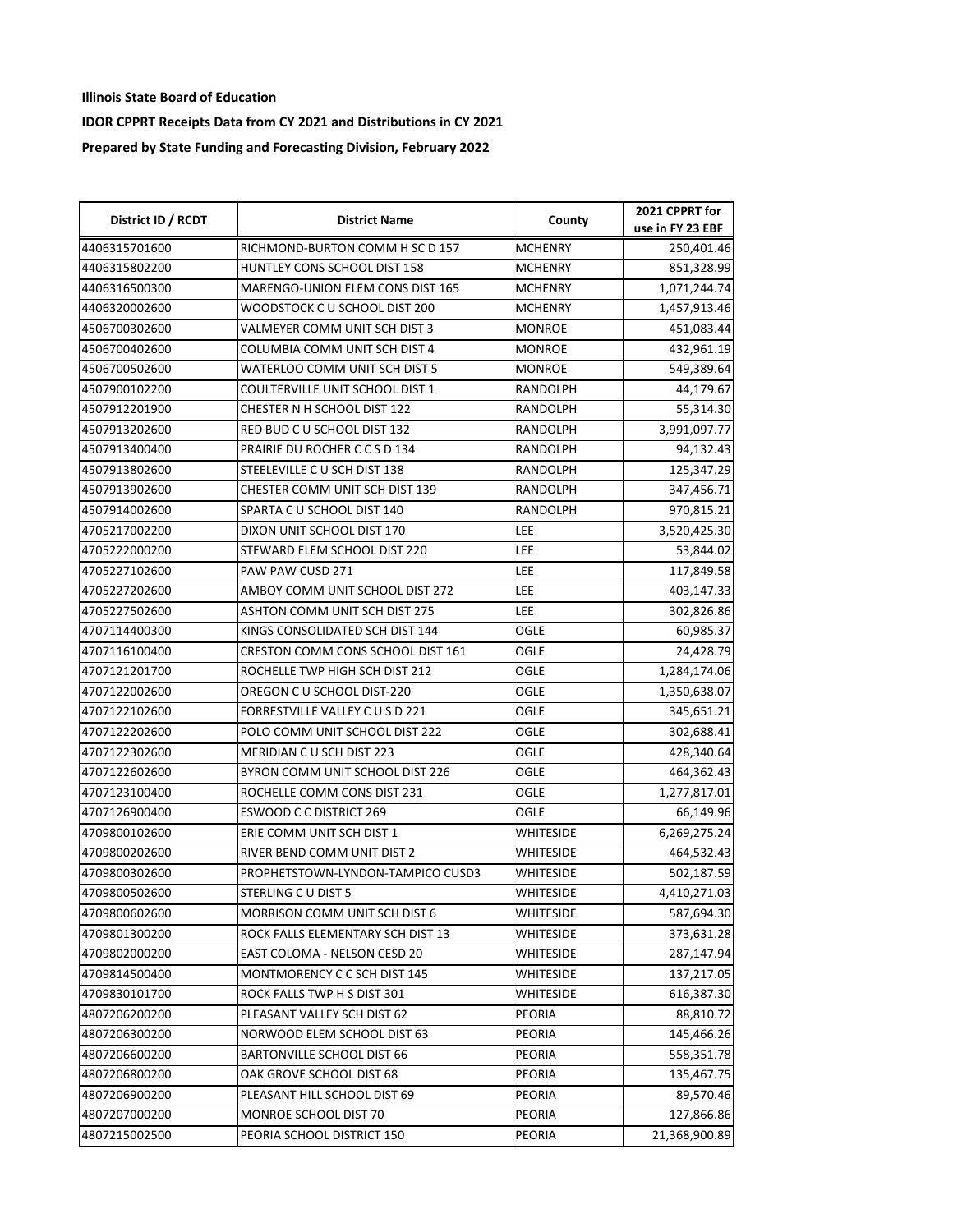| District ID / RCDT | <b>District Name</b>                  | County             | 2021 CPPRT for   |
|--------------------|---------------------------------------|--------------------|------------------|
|                    |                                       |                    | use in FY 23 EBF |
| 4807226502600      | FARMINGTON CENTRAL CUSD 265           | <b>PEORIA</b>      | 400,590.31       |
| 4807230902600      | BRIMFIELD C U SCHOOL DIST 309         | PEORIA             | 187,557.82       |
| 4807231001600      | LIMESTONE COMM HIGH SCH DIST 310      | PEORIA             | 3,322,092.80     |
| 4807231600400      | LIMESTONE WALTERS C C S DIST 316      | PEORIA             | 52,038.53        |
| 4807232102600      | IL VALLEY CENTRAL UNIT DIST 321       | PEORIA             | 1,822,873.33     |
| 4807232202600      | ELMWOOD C U SCHOOL DISTRICT 322       | PEORIA             | 318,703.89       |
| 4807232302600      | DUNLAP C U SCHOOL DIST 323            | PEORIA             | 1,372,209.71     |
| 4807232502600      | PEORIA HGHTS CU SCH DIST 325          | PEORIA             | 1,287,976.19     |
| 4807232602600      | PRINCEVILLE C U SCH DIST 326          | PEORIA             | 490,097.32       |
| 4807232702600      | ILLINI BLUFFS CU SCH DIST 327         | PEORIA             | 2,255,384.23     |
| 4807232800300      | <b>HOLLIS CONS SCHOOL DIST 328</b>    | PEORIA             | 1,414,021.04     |
| 4908102900200      | <b>HAMPTON SCHOOL DISTRICT 29</b>     | ROCK ISLAND        | 50,478.01        |
| 4908103001700      | UNITED TWP HS DISTRICT 30             | ROCK ISLAND        | 3,897,229.16     |
| 4908103400200      | SILVIS SCHOOL DISTRICT 34             | ROCK ISLAND        | 682,041.21       |
| 4908103600200      | CARBON CLIFF-BARSTOW SCH DIST 36      | ROCK ISLAND        | 147,695.05       |
| 4908103700200      | <b>EAST MOLINE SCHOOL DISTRICT 37</b> | ROCK ISLAND        | 3,988,453.87     |
| 4908104002200      | MOLINE UNIT SCHOOL DISTRICT 40        | <b>ROCK ISLAND</b> | 8,615,524.26     |
| 4908104102500      | ROCK ISLAND SCHOOL DISTRICT 41        | ROCK ISLAND        | 8,433,954.10     |
| 4908110002600      | RIVERDALE C U SCHOOL DIST 100         | ROCK ISLAND        | 532,741.14       |
| 4908120002600      | SHERRARD COMM UNIT SCH DIST 200       | ROCK ISLAND        | 340,634.36       |
| 4908130002600      | ROCKRIDGE C U SCHOOL DIST 300         | ROCK ISLAND        | 612,876.94       |
| 5008200902600      | LEBANON COMM UNIT SCH DIST 9          | ST CLAIR           | 162,376.28       |
| 5008201902600      | MASCOUTAH C U DISTRICT 19             | ST CLAIR           | 242,586.00       |
| 5008203000300      | ST LIBORY CONS SCH DIST 30            | <b>ST CLAIR</b>    | 13,433.79        |
| 5008204002600      | MARISSA CU SCH DIST 40                | ST CLAIR           | 353,123.11       |
| 5008206002600      | NEW ATHENS C U SCHOOL DIST 60         | ST CLAIR           | 407,789.03       |
| 5008207000400      | FREEBURG C C SCHOOL DIST 70           | <b>ST CLAIR</b>    | 382,895.86       |
| 5008207701600      | FREEBURG COMM H S DIST 77             | ST CLAIR           | 407,252.02       |
| 5008208500200      | SHILOH VILLAGE SCHOOL DIST 85         | <b>ST CLAIR</b>    | 27,675.33        |
| 5008209000400      | O FALLON C C SCHOOL DIST 90           | <b>ST CLAIR</b>    | 260,864.26       |
| 5008210400200      | CENTRAL SCHOOL DIST 104               | <b>ST CLAIR</b>    | 62,513.05        |
| 5008210500200      | PONTIAC-W HOLLIDAY SCH DIST 105       | <b>ST CLAIR</b>    | 481,080.18       |
| 5008211000400      | GRANT COMM CONS SCH DIST 110          | <b>ST CLAIR</b>    | 126,375.51       |
| 5008211300200      | WOLF BRANCH SCH DIST 113              | ST CLAIR           | 47,959.61        |
| 5008211500200      | WHITESIDE SCHOOL DIST 115             | <b>ST CLAIR</b>    | 140,535.01       |
| 5008211600200      | HIGH MOUNT SCHOOL DIST 116            | <b>ST CLAIR</b>    | 85,016.76        |
| 5008211800200      | BELLEVILLE SCHOOL DIST 118            | ST CLAIR           | 1,713,115.99     |
| 5008211900200      | BELLE VALLEY SCHOOL DIST 119          | ST CLAIR           | 213,929.37       |
| 5008213000400      | SMITHTON C C SCHOOL DIST 130          | ST CLAIR           | 32,681.64        |
| 5008216000400      | MILLSTADT C C SCH DIST 160            | ST CLAIR           | 119,492.16       |
| 5008217500200      | HARMONY EMGE SCHOOL DIST 175          | ST CLAIR           | 324,659.89       |
| 5008218100200      | SIGNAL HILL SCH DIST 181              | ST CLAIR           | 94,664.71        |
| 5008218702600      | CAHOKIA COMM UNIT SCH DIST 187        | ST CLAIR           | 3,485,622.75     |
| 5008218802200      | <b>BROOKLYN UNIT DISTRICT 188</b>     | <b>ST CLAIR</b>    | 396,627.41       |
| 5008218902200      | EAST ST LOUIS SCHOOL DIST 189         | ST CLAIR           | 5,802,837.63     |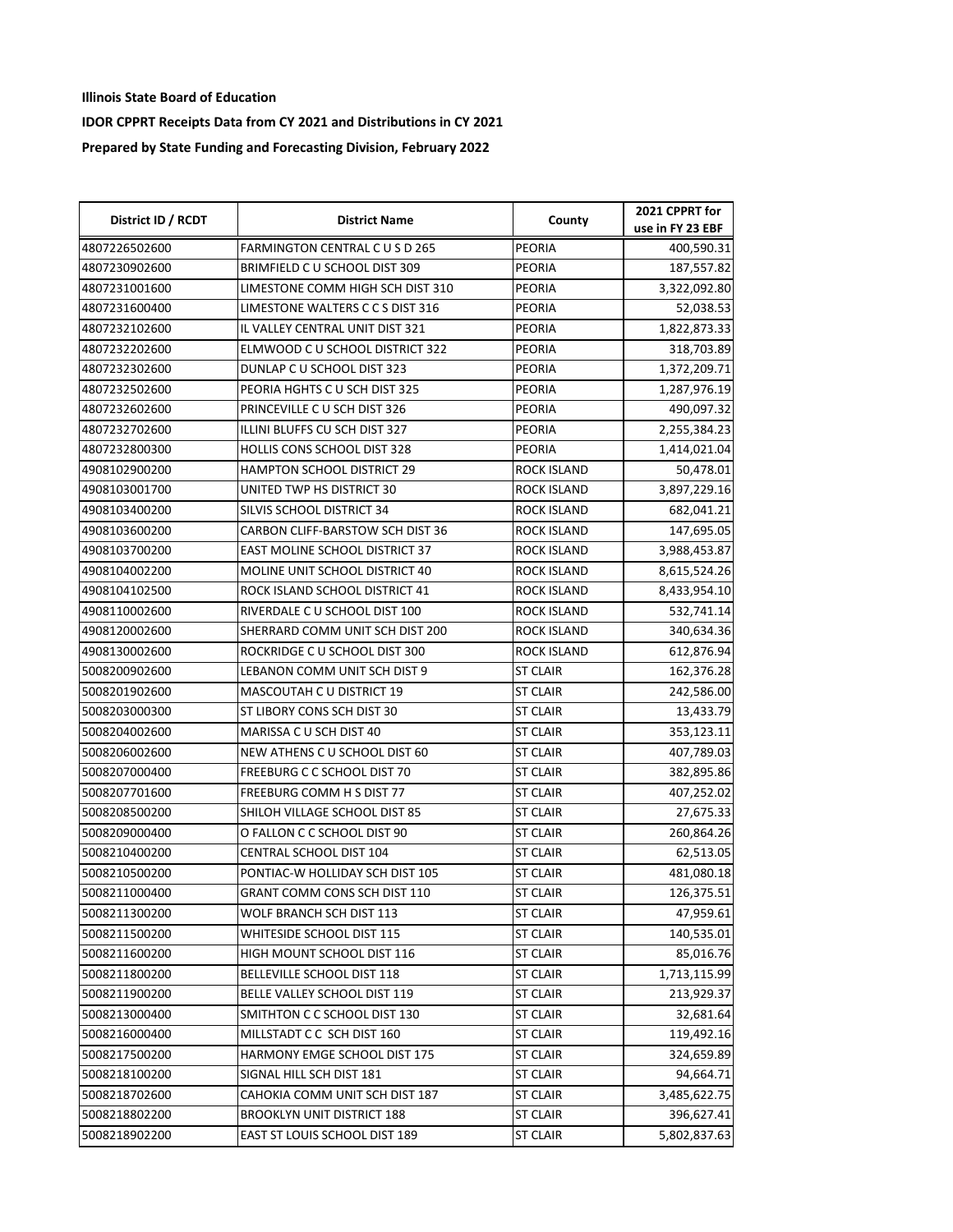| District ID / RCDT | <b>District Name</b>                  | County          | 2021 CPPRT for<br>use in FY 23 EBF |
|--------------------|---------------------------------------|-----------------|------------------------------------|
| 5008219602600      | DUPO COMM UNIT SCH DISTRICT 196       | <b>ST CLAIR</b> | 476,884.03                         |
| 5008220101700      | BELLEVILLE TWP HS DIST 201            | ST CLAIR        | 2,728,286.68                       |
| 5008220301700      | O FALLON TWP HIGH SCH DIST 203        | <b>ST CLAIR</b> | 257,638.88                         |
| 5106520002600      | GREENVIEW C U SCH DIST 200            | MENARD          | 127,300.57                         |
| 5106520202600      | PORTA COMM UNIT SCHOOL DIST 202       | MENARD          | 382,328.32                         |
| 5106521302600      | ATHENS COMM UNIT SCH DIST 213         | MENARD          | 182,202.13                         |
| 5108400102600      | TRI CITY COMM UNIT SCH DIST 1         | SANGAMON        | 161,921.39                         |
| 51084003A2600      | ROCHESTER COMM UNIT SCH DIST 3A       | SANGAMON        | 225,721.69                         |
| 5108400502600      | <b>BALL CHATHAM C U SCHOOL DIST 5</b> | SANGAMON        | 427,695.74                         |
| 5108400802600      | PLEASANT PLAINS CU SCHOOL DIST 8      | SANGAMON        | 151,485.49                         |
| 5108401002600      | AUBURN COMM UNIT SCHOOL DIST 10       | SANGAMON        | 450,306.07                         |
| 5108401102600      | PAWNEE COMM UNIT SCHOOL DIST 11       | SANGAMON        | 3,568,768.24                       |
| 5108401402600      | RIVERTON C U SCHOOL DIST 14           | SANGAMON        | 154,795.32                         |
| 5108401502600      | WILLIAMSVILLE C U SCHOOL DIST 15      | SANGAMON        | 151,695.33                         |
| 5108401602600      | COMMUNITY UNIT SCHOOL DIST 16         | SANGAMON        | 141,632.35                         |
| 5108418602500      | SPRINGFIELD SCHOOL DISTRICT 186       | SANGAMON        | 11,606,681.15                      |
| 5306012602600      | HAVANA COMM UNIT SCHOOL DIST 126      | MASON           | 2,928,810.41                       |
| 5306018902600      | ILLINI CENTRAL C U SCH DIST 189       | <b>MASON</b>    | 451,533.73                         |
| 5306019102600      | MIDWEST CENTRAL CUSD 191              | MASON           | 309,872.04                         |
| 5309005000200      | DISTRICT 50 SCHOOLS                   | TAZEWELL        | 99,938.32                          |
| 5309005100200      | CENTRAL SCHOOL DISTRICT 51            | <b>TAZEWELL</b> | 135,773.76                         |
| 5309005200200      | WASHINGTON SCHOOL DIST 52             | <b>TAZEWELL</b> | 161,974.14                         |
| 5309007600200      | CREVE COEUR SCHOOL DISTRICT 76        | <b>TAZEWELL</b> | 135,756.17                         |
| 5309008500200      | ROBEIN SCHOOL DISTRICT 85             | <b>TAZEWELL</b> | 118,930.56                         |
| 5309008600200      | EAST PEORIA SCHOOL DISTRICT 86        | TAZEWELL        | 3,988,466.76                       |
| 5309009800200      | RANKIN COMMUNITY SCHOOL DIST 98       | TAZEWELL        | 129,890.47                         |
| 5309010200200      | N PEKIN & MARQUETTE HGHT S D 102      | TAZEWELL        | 241,506.19                         |
| 5309010800200      | PEKIN PUBLIC SCHOOL DIST 108          | TAZEWELL        | 6,630,810.48                       |
| 5309013700200      | SOUTH PEKIN SCHOOL DIST 137           | <b>TAZEWELL</b> | 46,345.18                          |
| 5309030301600      | PEKIN COMM H S DIST 303               | TAZEWELL        | 5,844,727.51                       |
| 5309030801600      | WASHINGTON COMM H S DIST 308          | <b>TAZEWELL</b> | 273,199.44                         |
| 5309030901600      | EAST PEORIA COMM H S DIST 309         | TAZEWELL        | 2,759,734.88                       |
| 5309060600400      | SPRING LAKE C C SCH DIST 606          | <b>TAZEWELL</b> | 10,251.81                          |
| 5309070102600      | DEER CREEK-MACKINAW CUSD 701          | TAZEWELL        | 195,526.91                         |
| 5309070202600      | TREMONT COMM UNIT DIST 702            | <b>TAZEWELL</b> | 360,821.28                         |
| 5309070302600      | DELAVAN COMM UNIT DIST 703            | TAZEWELL        | 542,677.48                         |
| 5309070902600      | MORTON C U SCHOOL DISTRICT 709        | TAZEWELL        | 2,326,752.66                       |
| 5310200100400      | METAMORA C C SCH DIST 1               | WOODFORD        | 100,003.97                         |
| 5310200200400      | RIVERVIEW C C SCHOOL DISTRICT 2       | WOODFORD        | 55,773.89                          |
| 5310200602600      | FIELDCREST CUSD #6                    | WOODFORD        | 772,972.98                         |
| 5310201102600      | EL PASO-GRIDLEY CUSD 11               | WOODFORD        | 713,548.10                         |
| 5310202102600      | LOWPOINT-WASHBURN C U S DIST 21       | WOODFORD        | 134,941.37                         |
| 5310206002600      | ROANOKE BENSON C U S DIST 60          | WOODFORD        | 295,339.67                         |
| 5310206900200      | GERMANTOWN HILLS SCHOOL DIST 69       | WOODFORD        | 25,389.10                          |
| 5310212201700      | METAMORA TWP H S DIST 122             | WOODFORD        | 208,382.59                         |